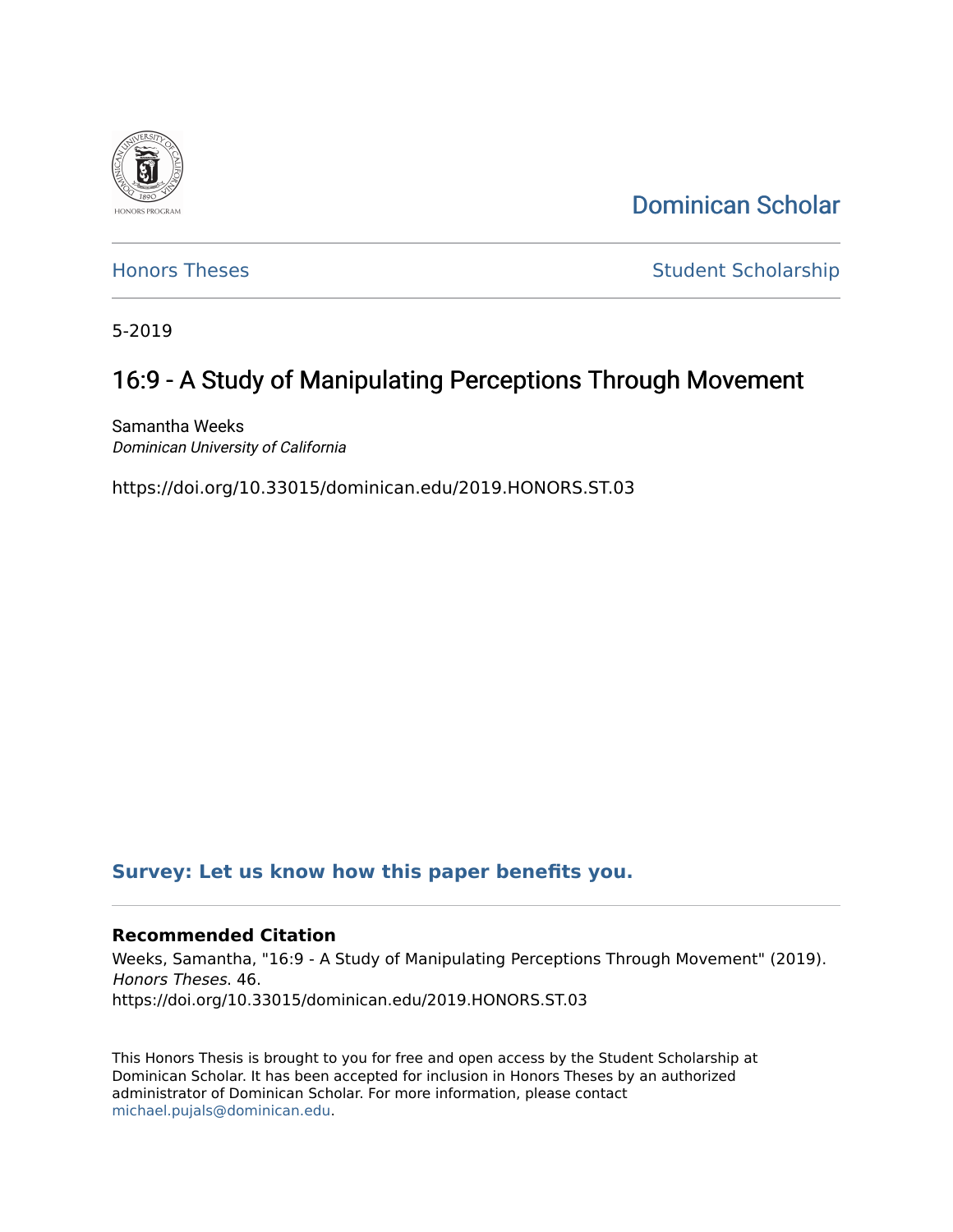### **16:9 - A Study of Manipulating Perceptions Through Movement**

#### **Abstract**

This thesis explores the concepts of editing and manipulating through the deconstruction and rebuilding of ideas. Inspiration sprung through researching the job of a film editor, and noting how an editing action takes place in everyday life. Using Thelma Schoonmaker's body of work, which includes her film editing on a number of Martin Scorcese's films, I examined this idea of manipulation through choreographing my Senior Dance Project. Titled 16:9, the dance also shows the power of deconstruction through a thoughtfully constructed short film, which is presented halfway through. A film editor can take documentary footage and make the end result completely different from the series of events that actually happened. We in turn do this in our lives every day. This editing action shows up in simple ways such as us making slight changes in our dialogue based on who we are talking to. We can also exhibit big personality shifts based on changes in our environment. Arguably the most common way we manipulate ourselves in real life is through social media, and the sculpting of an electronic reality which does not mirror our actual lives. In doing this, it changes people's perceptions of us, and of ourselves, in the same way that tools film editors use change the viewer's perception of reality. Deception is incredibly powerful. Using this motif of manipulation to inform my choreographic process, I was able to create a world on stage where the audience was left to distinguish what was real from what was not.

#### **Document Type**

Honors Thesis

#### **Degree Name**  Bachelor of Fine Arts

#### **Department**  Music, Dance and Performing Arts

**First Reader**  Thomas Burke, MFA

#### **Second Reader**  Kara Davis

**Keywords**  Samantha Weeks, dance, video, choreography, editing, perceptions

#### **Subject Categories**

Dance | Film Production | Performance Studies | Screenwriting | Visual Studies

#### **Comments**

superficial (adj)- appearing to be true or real only until examined more closely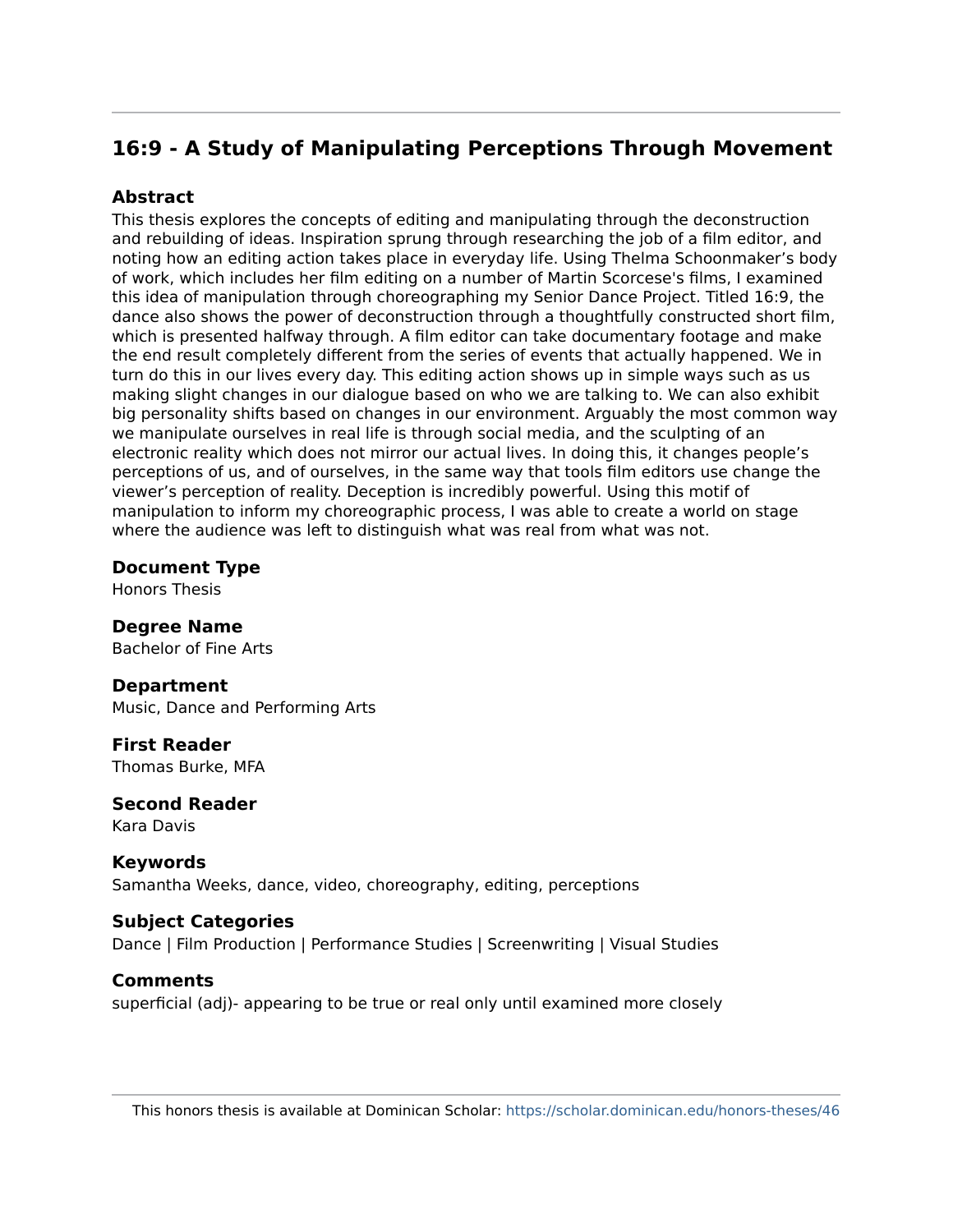# 16:9- A Study of Manipulating Perceptions Through Movement

by Samantha Weeks

Submitted in partial fulfillment of the requirements of the Alonzo King LINES Ballet BFA Program and the Honors Program Dominican University of California 2019

First Reader: Thomas Burke, MFA, Department of Social and Cultural Studies

Second Reader: Kara Davis, MFA, Department of Dance

Honors Director: Lynn Sondag, MFA, Department of Art, Art History, and Design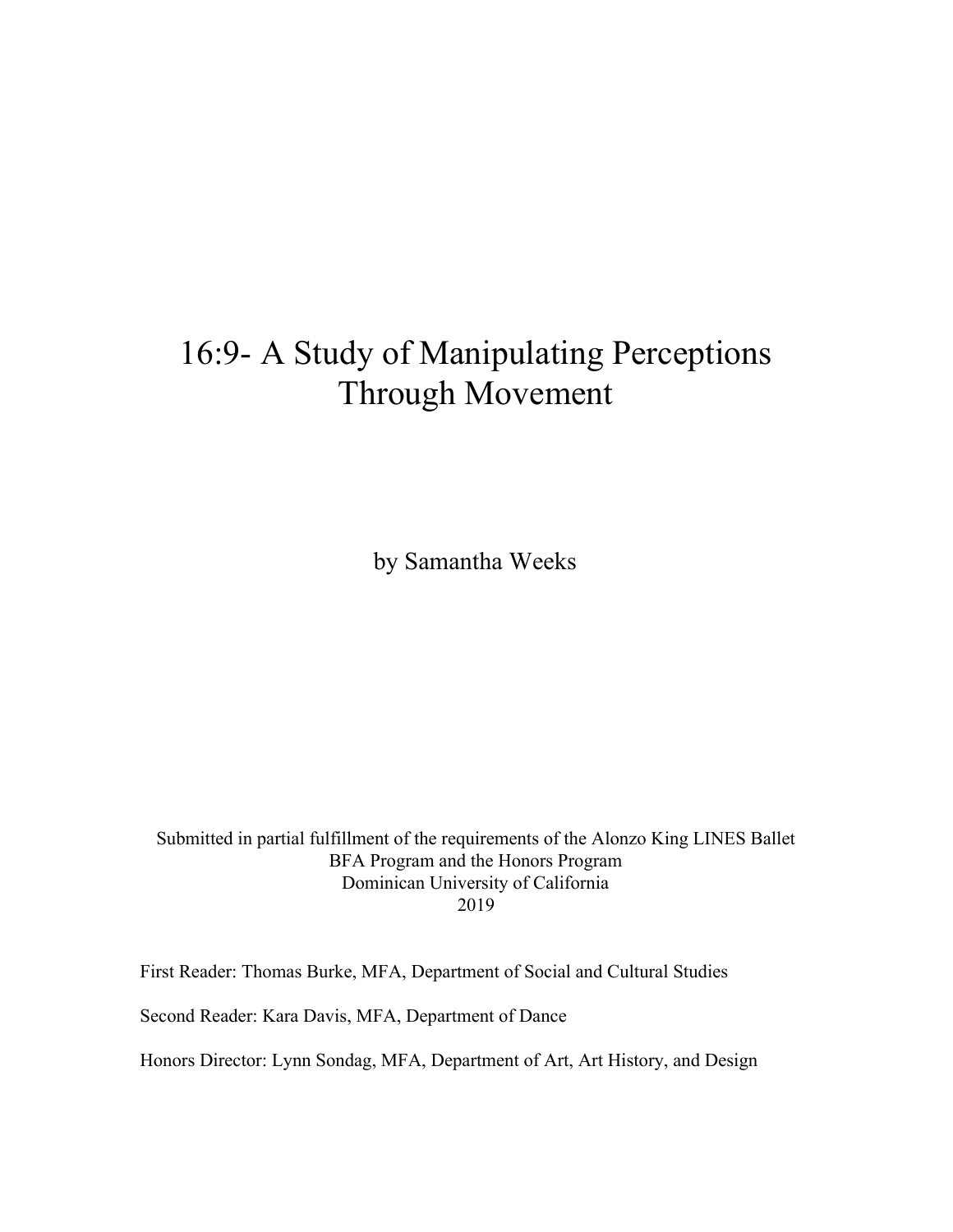superficial (adj)- appearing to be true or real only until examined more closely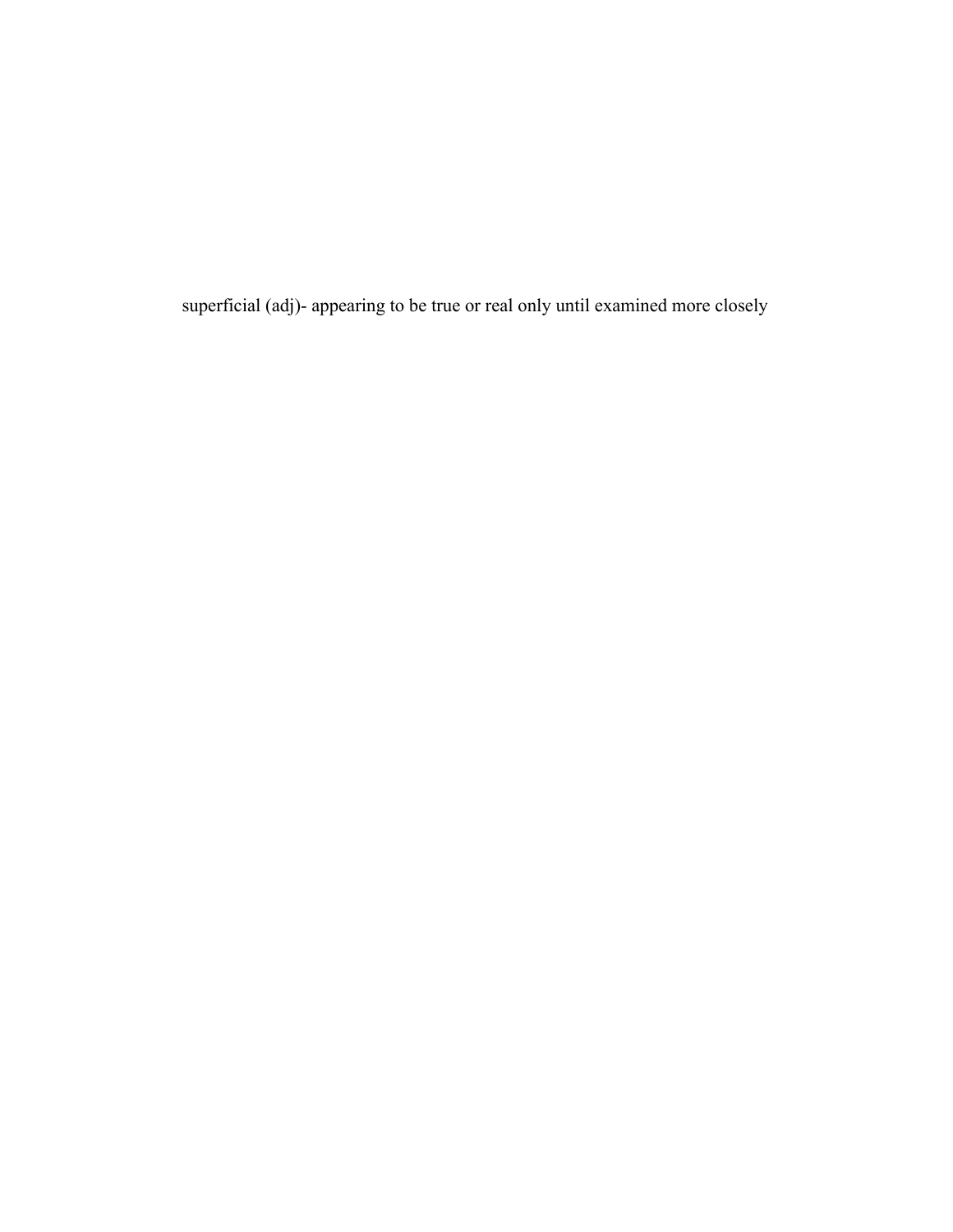#### **Abstract**

This thesis explores the concepts of editing and manipulating through the deconstruction and rebuilding of ideas. Inspiration sprung through researching the job of a film editor, and noting how an editing action takes place in everyday life. Using Thelma Schoonmaker's body of work, which includes her film editing on a number of Martin Scorcese's films, I examined this idea of manipulation through choreographing my Senior Dance Project. Titled *16:9*, the dance also shows the power of deconstruction through a thoughtfully constructed short film, which is presented halfway through. A film editor can take documentary footage and make the end result completely different from the series of events that actually happened. We in turn do this in our lives every day. This editing action shows up in simple ways such as us making slight changes in our dialogue based on who we are talking to. We can also exhibit big personality shifts based on changes in our environment. Arguably the most common way we manipulate ourselves in real life is through social media, and the sculpting of an electronic reality which does not mirror our actual lives. In doing this, it changes people's perceptions of us, and of ourselves, in the same way that tools film editors use change the viewer's perception of reality. Deception is incredibly powerful. Using this motif of manipulation to inform my choreographic process, I was able to create a world on stage where the audience was left to distinguish what was real from what was not.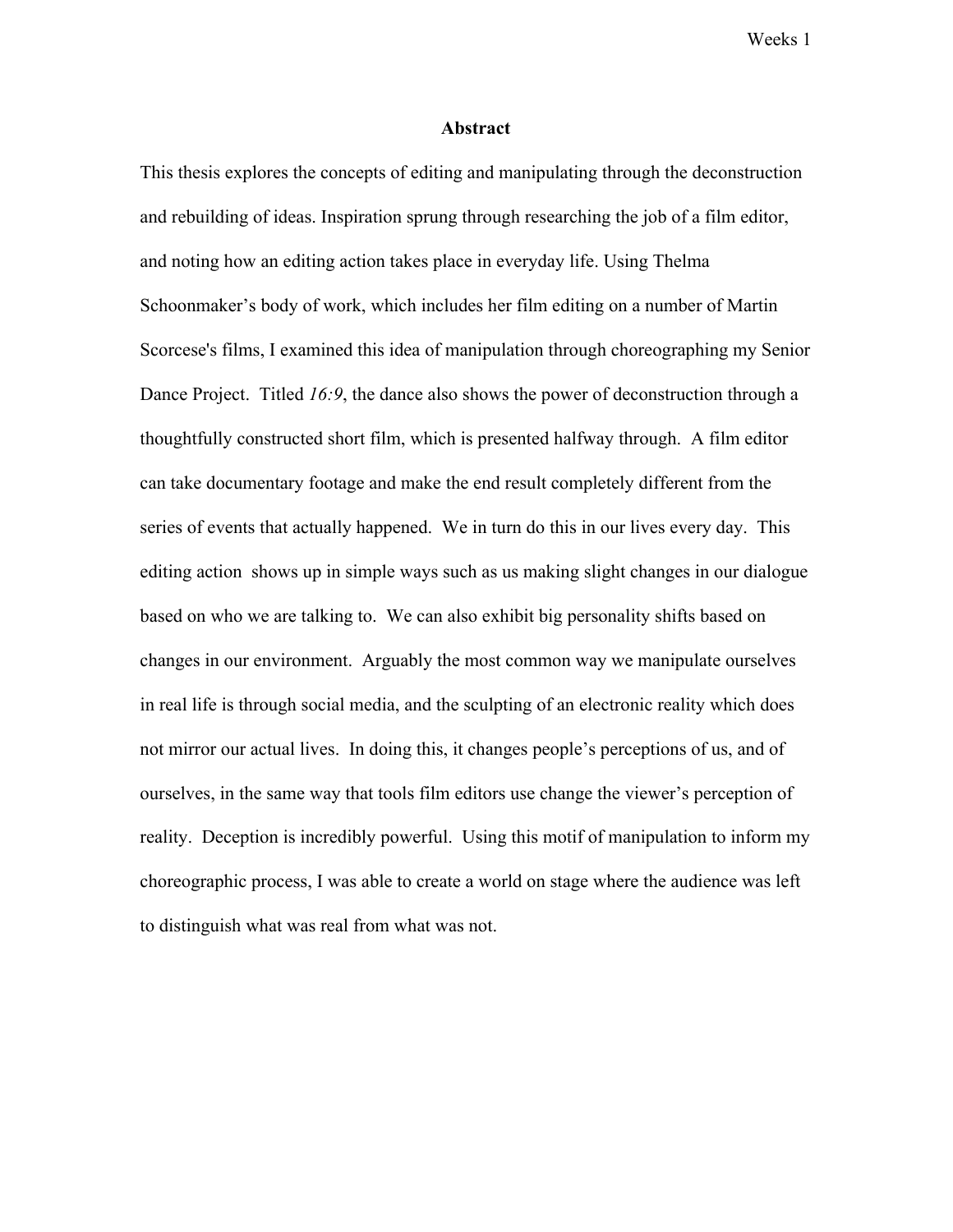#### **Introduction**

In our senior year as dance majors, we get the opportunity to choreograph on the underclassmen, and present our final piece in the Senior Project Dance Performance in February. Transitioning from dancing in Senior Projects for the past three years to being the leader of one is an enriching experience. I was inspired this summer by my feeling manipulated by the media. I noticed how readily I and everyone around me accepted what we see around us as real, without question. I started reprocessing the way I watched television, looked at advertisements, and talked to the people around me. I started to notice how even when we know things aren't necessarily true (i.e. reality television), we don't always care as long as it's for the sake of our entertainment. We become so invested that it starts to not matter if what we are watching isn't authentic. This notion of manipulation is ever-present in our everyday lives.

Curious as to what other people thought of this topic, I opened up the conversation to my dancers on the first day. More pointedly, I asked them questions about times they felt they have manipulated a situation, and times they themselves have felt manipulated. The conversation eventually evolved into this idea of perceptions, and more specifically the idea that how we view people is greatly influenced by how we view the world, and how we view ourselves. We can unfairly judge someone's character through our own misconceptions that are out of his or her control, completely manipulating reality. Manipulation gets very powerful very quickly. Our brains are always trying to make sense of things, and can usually be easy to persuade. We believe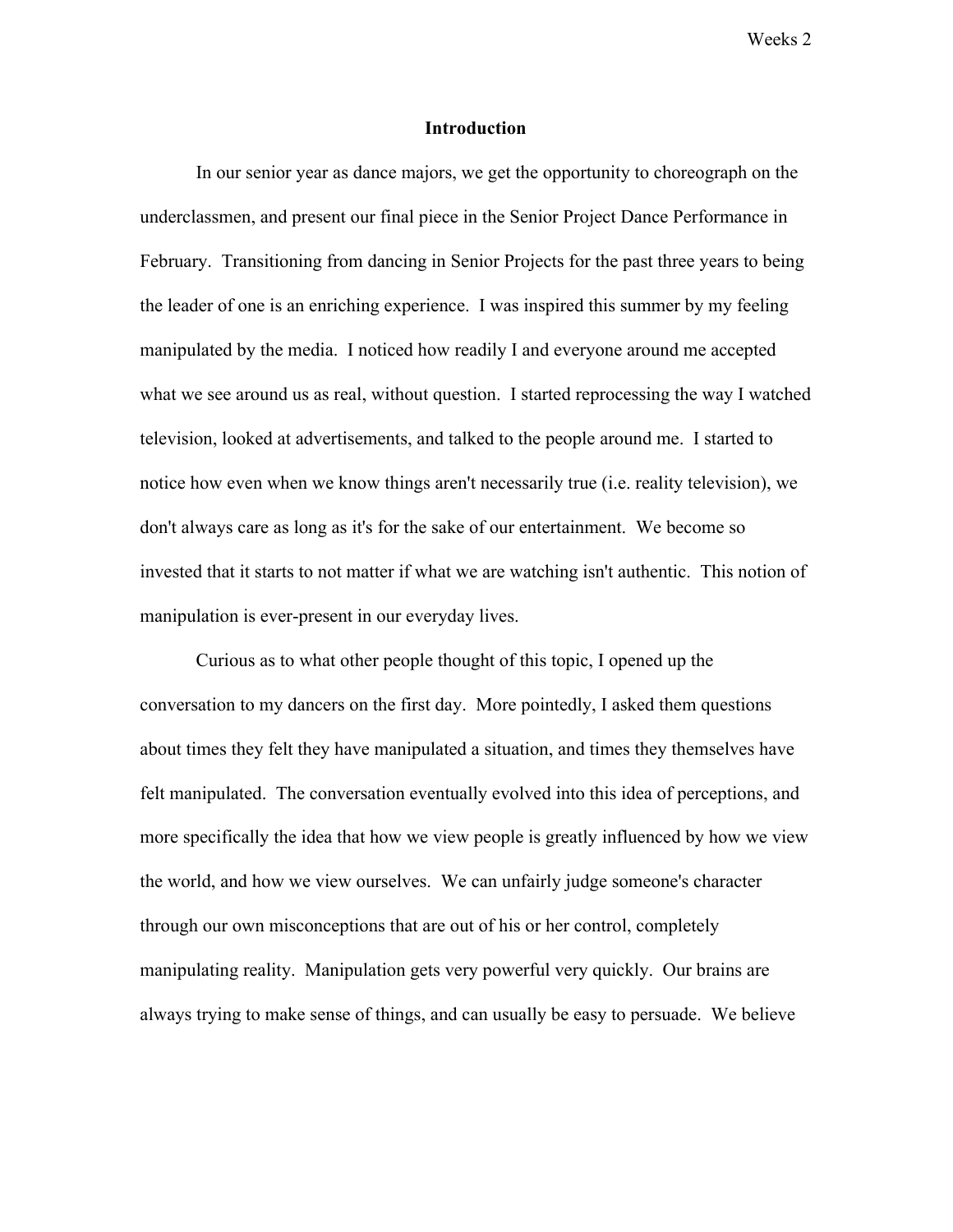what's in front of us, because that is our instinct. My Senior Dance Project was built off of, and addresses all of these ideas.

My choreographic work *16:9*, spanning just over 11 minutes, takes the viewer on a journey which explores the concept of feeling and being manipulated. With choreography informed by film editor Thelma Schoonmaker's body of work, five dancers paint the stage with stories of their own, along with stories that are created for them. Using two artistic mediums, dance and video, the space is filled with a sense of exposing what is real and what is not, and the internal struggles one faces within that notion. This thesis will draw a parallel between the real life feeling of being manipulated, and the ideologies found in the editing of film. In both life and film, details can be taken out, altered, and misconstrued. The taking out of details can leave us feeling manipulated, or as though we have been given false information.

#### **Thelma Schoonmaker and the Power of Editing**

Over summer, our Senior Project advisor Kara Davis bestowed upon us senior dance majors a research project. The task was to get inspired by an artist outside of the realm of dance, the goal being to use this artist as a source in our choreographic processes. I have been fascinated by photography for as long as I can remember. I am attracted to the one split second in time that a picture shows, and the lasting effect it has. Pictures only show a portion of reality, and can sometimes capture more emotion than the event actually taking place. The world of photography spiraled my thought into video making and editing- a realm I am much less familiar with. I started noticing the extent of which video impacts my life when watching *The Bachelor*. Though reality television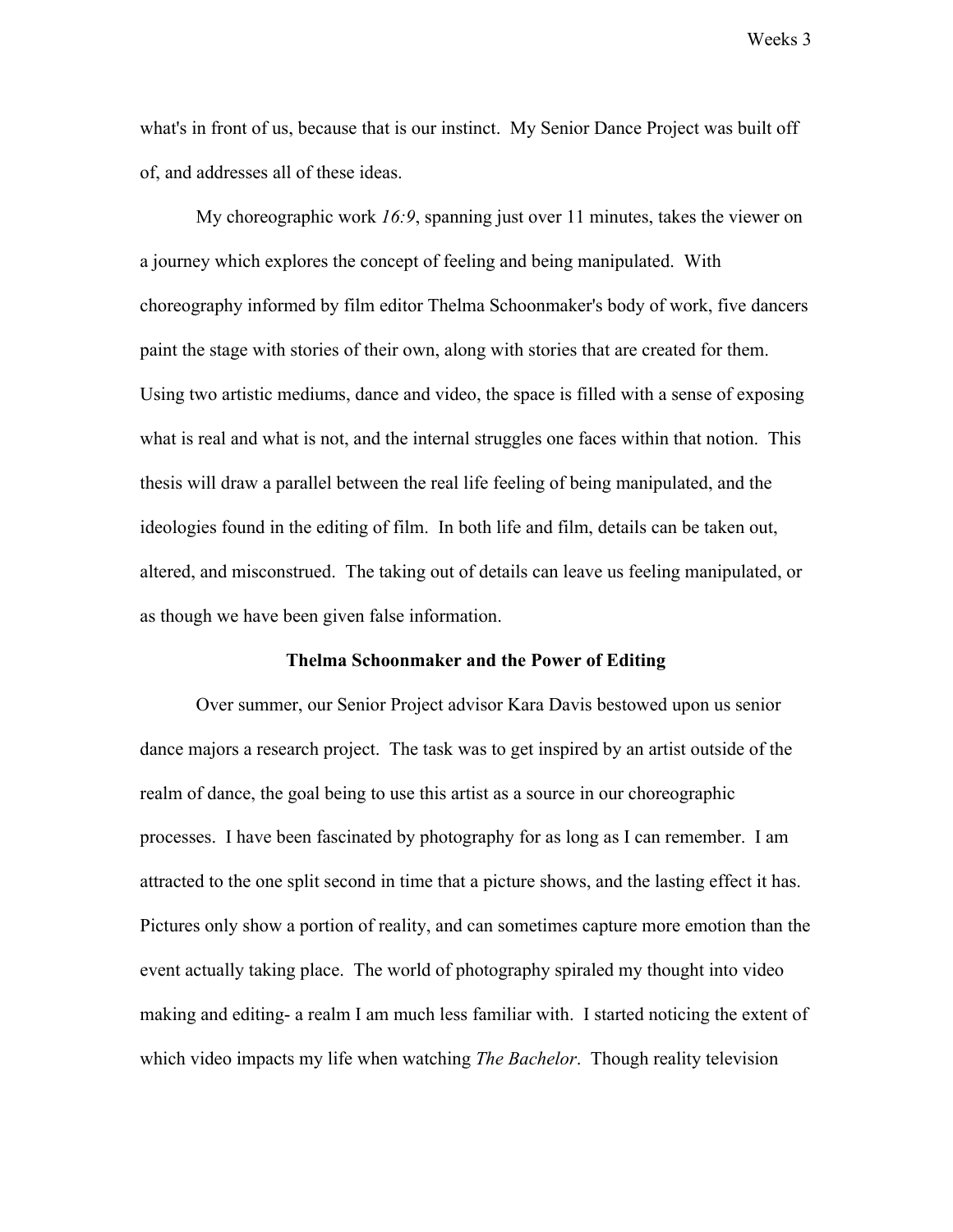may seem like a remedial example, it is something that is very easily and vastly consumed by the public. I noticed how the drama in the show was greatly heightened by the film edits that were made. With an excess of footage, the video editors can make the women say just about anything they want them to say, by only editing clips together. We like to think that everyone is staying as true to the story as possible, but we don't in actuality know unless we ourselves are involved in said story. Now, it can be inferred that everything we see on reality television should be taken with a grain of salt, but we keep watching the shows. For the sake of our entertainment, people will take anything at face value.

In noticing how much power a film editor has, I filled both with excitement and anxiousness. In movies, without a good film editor, the film may as well not make sense. The art of editing is in a sense more powerful than the art of directing, because the edit is the last word in the conversation, so to speak. This all lead me to researching film editors for my artist research project. I happened upon Thelma Schoonmaker, and was fascinated by her history and how she spoke about her craft.

Thelma Schoonmaker has been the film editor of all of Martin Scorsese's films since *Raging Bull* in 1980, for which she won an Academy Award for Best Film Editing. She has since won the same Academy Award two other times for *The Aviator* (2004), and *The Departed* (2006). Martin Scorsese is partial to using actors' improvisation in his movies. To this date, the improvised scene in *Raging Bull* between Robert De Niro and Joe Pesci is the hardest scene Schoonmaker has ever edited. For this particular scene, they used one camera, and kept it rolling for two hours on one actor, and two hours on the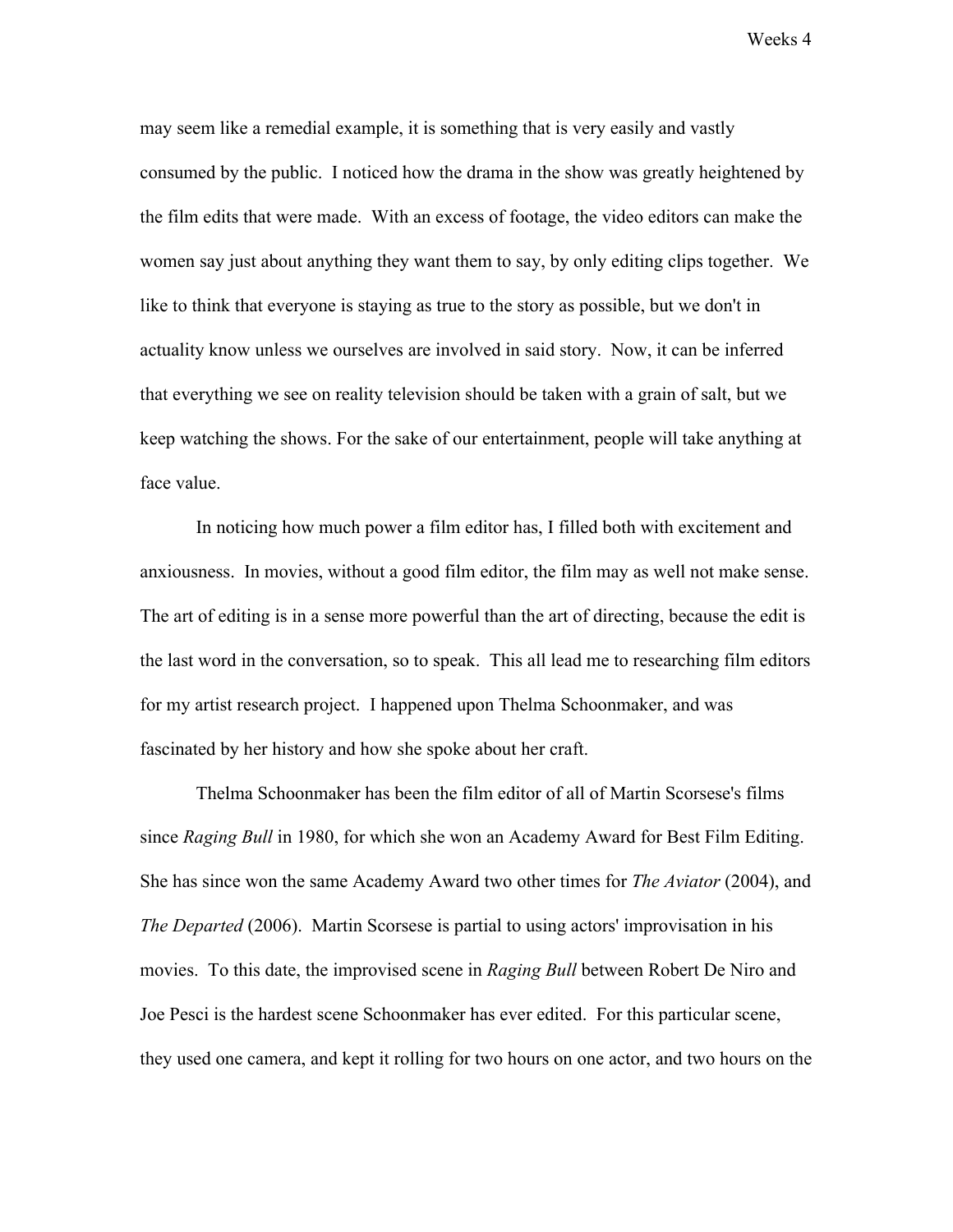other. The actors were given by Scorsese a beginning point and an end point, but could go anywhere with the scene in between. Schoonmaker then had 4 hours of improvised footage, to be edited to make sense in a 5 minute clip. She had to craft her own version of the story, using the stories given to her by other people. The motif of taking stories and breaking them apart to create new stories was one that appeared a lot for me in my research. I was inspired especially since we use improvisation heavily in dance. This motif of deconstruction is also something I wanted to explore on a dramatic level. The way Schoonmaker talked about editing as an art of deconstruction turned to construction is what inspired me to use her as my artist. I knew that I could apply all the same concepts of video to dance. All of this information also drove me to incorporate a video in my project, which would exude all of the principles of editing and manipulating the audience's perception of what is happening.

When asked by an interviewer how it was that such a nice lady could edit Scorsese's violent gangster pictures, Thelma smiled and replied, "Ah, but they aren't violent *until* I've edited them."

#### **Casting**

After my summer research project, I was excited to apply everything that Thelma and the power of editing had taught me. I wanted a cast that would be equally as excited and involved as myself. I love sharing thoughts and ideas, so I knew I wanted the process to be incredibly collaborative. In order for my vision to come to fruition, I needed dancers who were willing to share themselves and their stories with myself and each other, but also feel comfortable enough to break them apart and deconstruct them.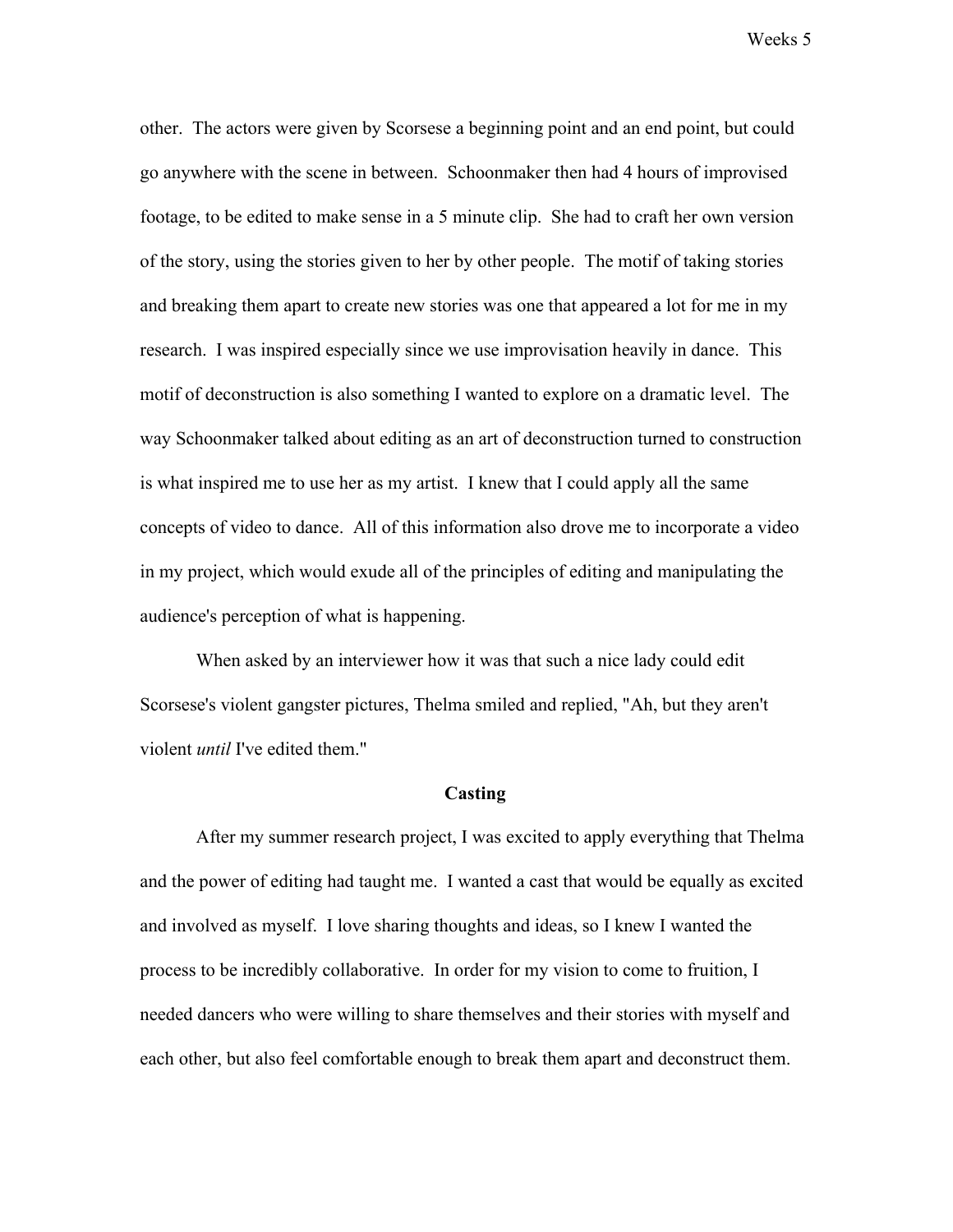The seniors are responsible for conducting the auditions for Senior Projects. We each got designated a section to be in charge of, and choreographed a phrase according to our designation. I was in charge of partnering, so myself and another senior, Amelia, choreographed a short partnering phrase. Getting up to the front of the room for auditions is very intimidating, and is the first taste of what Senior Projects are going to be like.

While watching the underclassmen audition, I already had an idea of who I wanted to work with, based on pure openness and willingness to learn. I used the audition mostly just to confirm where my head was at going into it. Coming out of the audition, I cast an eclectic and powerful group of women who I knew would come excitedly with me on this journey: Chloe (junior), Jennifer (sophomore), Amelia (sophomore), Ebony (sophomore), and Maddie (freshman).

#### **Choreographic Process**

I knew from the start that I wanted the piece to be incredibly collaborative. I craved for us all to be film editors by manipulating the concepts, the choreography, and their bodies. One of the main sources of generating material came from the dancers' own writing. I had them all free write to questions I asked, including "When is a time that you have felt manipulated?" and "When is a time you remember manipulating a situation?" After having them reflect for some time, I asked them to pass their notebooks to the person next to them. This person was not allowed to read the entries, only to skim, and in doing that find words or phrases that stuck out to them. Once they passed the notebooks back to their original owners, they had their words and phrases chosen for them. The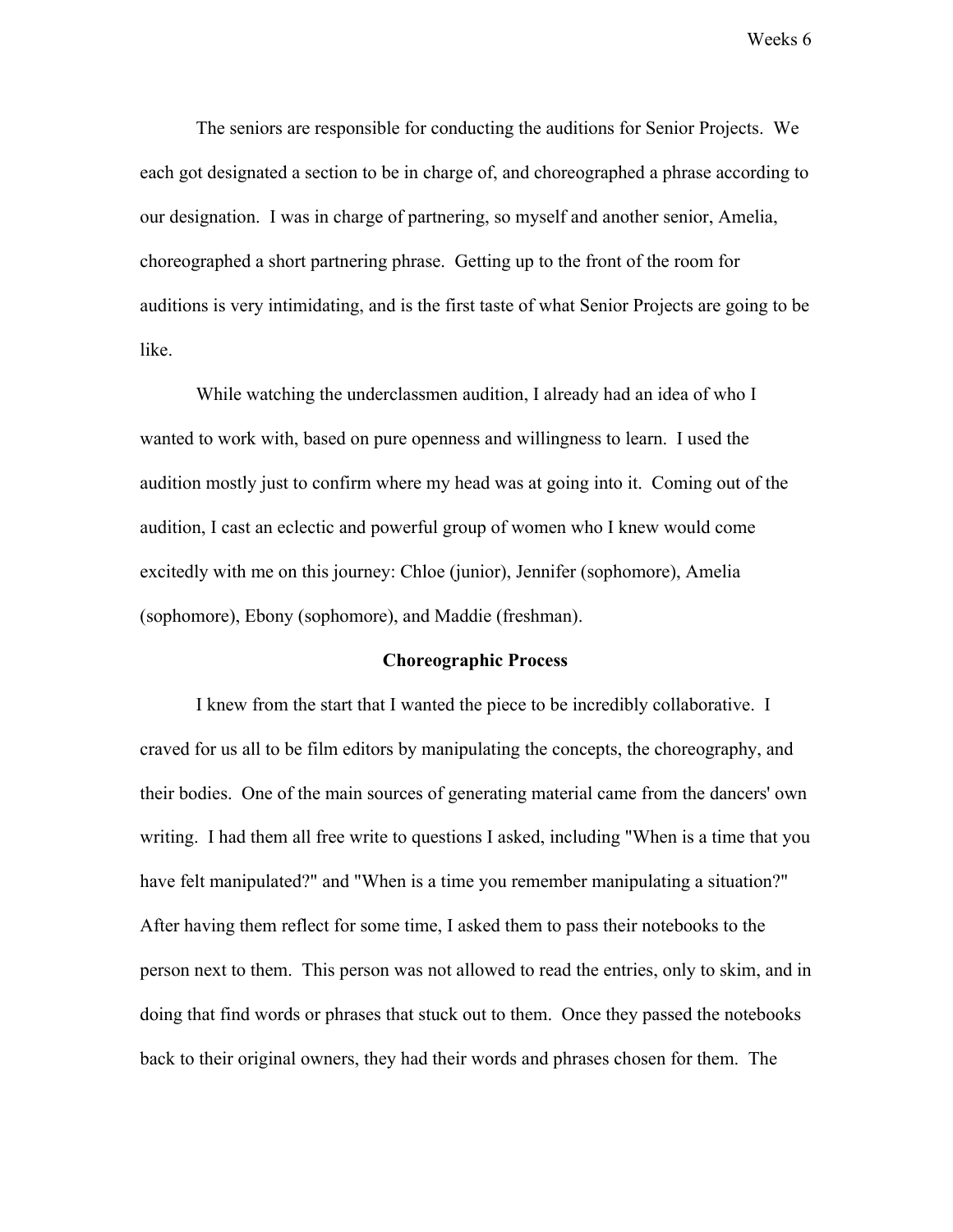words were their own, but now they were taken out of context and chosen for them by a third party.

Being able to write from a deep place is not something that dancers are asked to do regularly. The act of passing your notebook on to another set of eyes is a very vulnerable one, and even more vulnerable is that foreign set of eyes marking up the paper you have just poured your heart into. When I first asked the dancers to pass their notebooks, I noticed a strong sense of hesitation. Once I told them that they'd only be skimming and circling for words and phrases that stood out to them, I felt the room lose all tenseness. This intrigued me. They were more anxious at the idea of their words being read than by their words being taken out of context. I also recognized that I would feel the same way about the exercise.

think I'm a lot harder on Myself I May say things and<br>do things that they don't know My inner thoughts behind it. I I do the things I Know Why do and nobody under stands in a moch harster light. I any let people see what I want to then show Can you think or a read time your perception of someone has changed dramatically? My perception of people always changes. The first time I meet someone is voy (surface laves. time goes on thing gest deger  $A<sub>5</sub>$ 

Do you and to what extent find yourself editing? I find myself editing give often For that myself cannot use the person is. If I know the person means  $15.4$  throw the Mat they<br>said to "put it in the any IF I Know that someone is always If I Know that summer is then<br>Saying rude / smart comments, then<br>I always put there had in the Worst Horm. The Romeont Meaning orepears on control.<br>What they have strown the before How is your perception of yourself different from how people view You ? And Why?

Pages 2-3 from Ebony's notebook, circled by another dancer.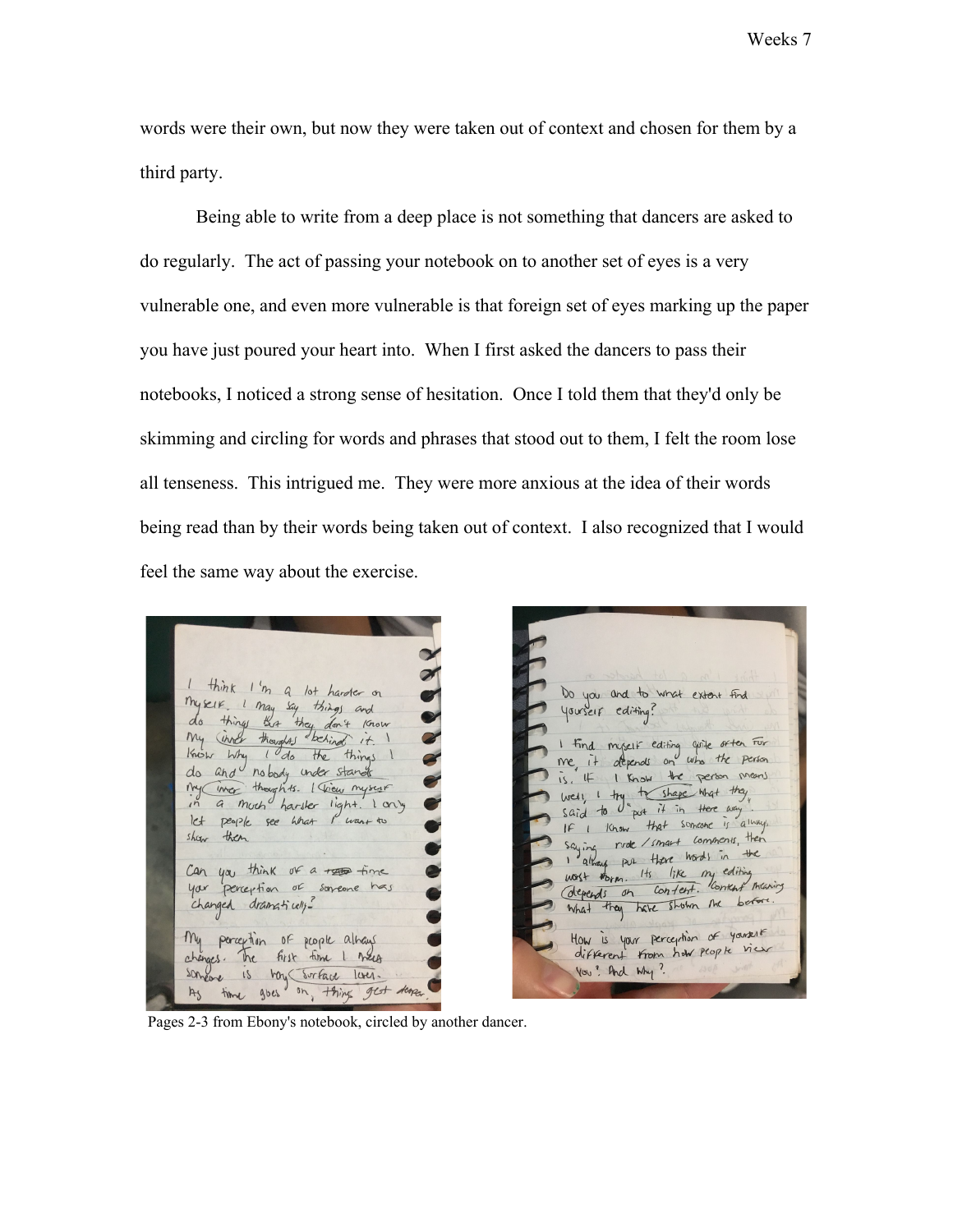The dancers were then tasked with the challenge of making a phrase inspired only using the words that were circled for them. The result was a beautiful assortment of words translated into their movements. Because this was the first exercise that we did together, I decided that these are the phrases that I would use to open the piece. I constructed this first section by having the dancers walk from the back of the stage to the front, doing gestures I set on them. Once the dancers reached the front of the stage, they all collapsed to the ground into a group cuddle. They then quickly change positions to sit in a circle, like they were when writing, and go in one at a time and share their phrases. Once they got to the fourth woman, Amelia, I decided that the section needed a sense of push and pull between the soloist and the group, to give the effect of group vs. individual in a manipulative setting. When Amelia does her solo, she has a big pushing gesture. It is at this time that all of the women sitting down get up aggressively and run in the direction of the push, as if she is controlling them to do so. They then all turn around slowly and go back to sit down in their spots. Jennifer goes last to share her solo. She does a repetitive motion that looks as if she is trying to get something off of her. As her movement gets bigger and bigger, the dancers sitting down start to crawl backwards, as if they slightly scared of her. Once Jennifer falls to the ground, she lands in the same position as them, and slowly brushes her hand up her leg and onto her chest, to which they copy her. The section then ends with them all coming together in a line, and then Chloe coming to pick up Jennifer and hold her hand to guide her upstage.

The whole section has this motif of the innocent watching of each other, the way a child would watch a cartoon. This soon turns into being controlling, and being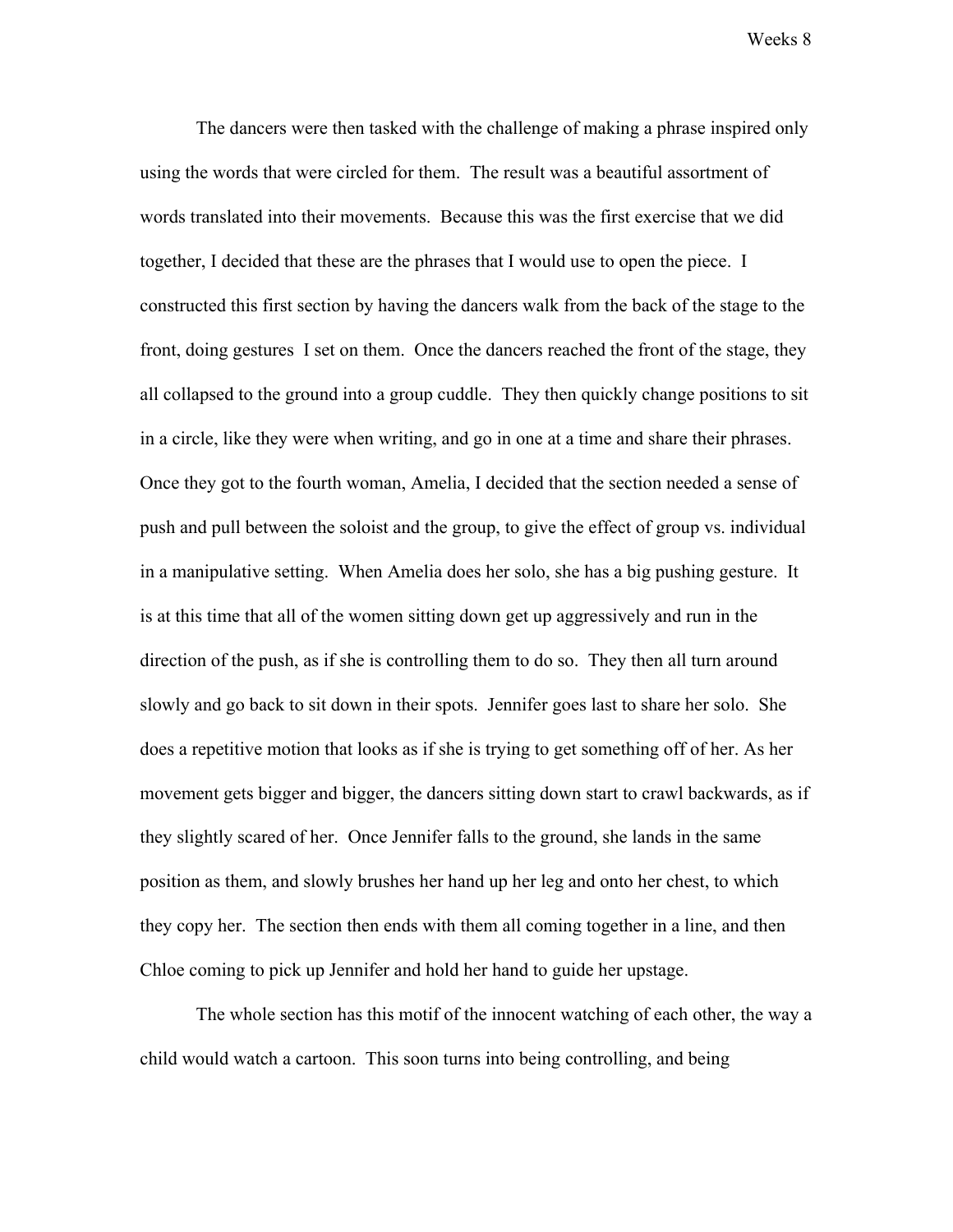controlled, which depicts how impressionable we are. Three women go into the circle watched without being affected, but once the fourth woman goes, the tension builds and the watchers are pushed. Then with the fifth woman, the watchers are first scared, but also interested, and shortly after try to copy exactly what the soloist is doing. The section is a whole cycle of watching, being controlled, being fearful, and then imitating. Once Chloe saves Jennifer from the cycle, they share a tender duet which is a refreshing contrast to the beginning's lack of contact between the dancers.

The song used in this first section is one that I changed a lot throughout the process. I loved the idea of putting a song onto the choreography that's lyrics had nothing to do with the section, but had the feeling I was trying to evoke. This is a technique that is used heavily in movies and television. The tone and ambience of a song used strongly enhances the way we watch and perceive the scene. The song I landed on was "Between the Bars" by Madeleine Peyroux.

I love the way Madeleine's voice is so tender, yet so pained. Her voice transports me to another world, which is the way I wanted this section to feel. She could be singing any lyric, and the affect would be the same. What she does sing about, however, is pretty heavy. She sings about drinking, and telling her significant other to drink with her. She sings of drinking and forgetting, and kissing "between the bars." I love the way the heavy lyrics contrast the seemingly innocent picture the dancers are painting. It leaves a sort of chilling feeling. The song brings out this notion of watching and doing, or listening and doing, almost as if they are kids at a sleepover listening to this song and being fed these ideas. About halfway through the song, she says, "People you've been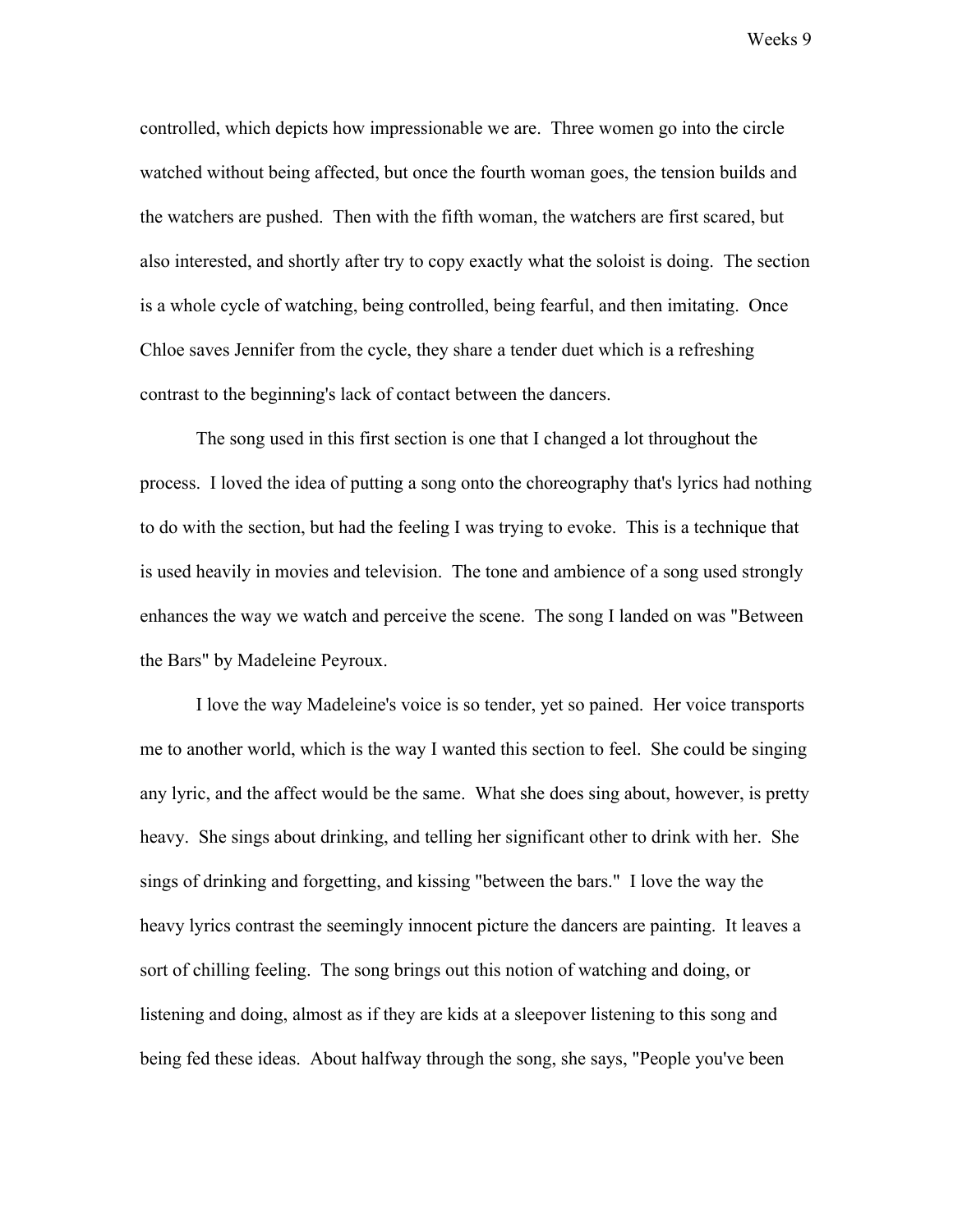before that you don't want around anymore. They push, shove, won't bend to your will. I'll keep them still." It is during this lyric that Amelia has her big push, to which the group reacts. The two entities, Amelia's push, and the song lyric, were completely separate, and somehow linked up perfectly, without plan. The phrases the dancers created and the song lyrics have nothing to do with each other, yet they somehow tell an intense and seemingly thought out story to the audience. The song both manipulated and added to the perception of what the story was trying to say.

At the end of Chloe and Jennifer's duet, one of them physically molds the other into a shape, or "Vogue pose," and then copies the pose herself. This cycle continues until Chloe gets stuck in one of the poses that Jennifer put her in. She then starts distorting her body, at first small, but then continues into more of a convulsion until she breaks free into her own movement.



Jennifer (left) and Chloe (right) in their "Vogue poses" Chloe gets stuck in her last pose before solo



This is the only thing happening on stage, so that it's the only thing the audience's eye can focus on. The "Vogue poses" are this statement of willingly allowing oneself to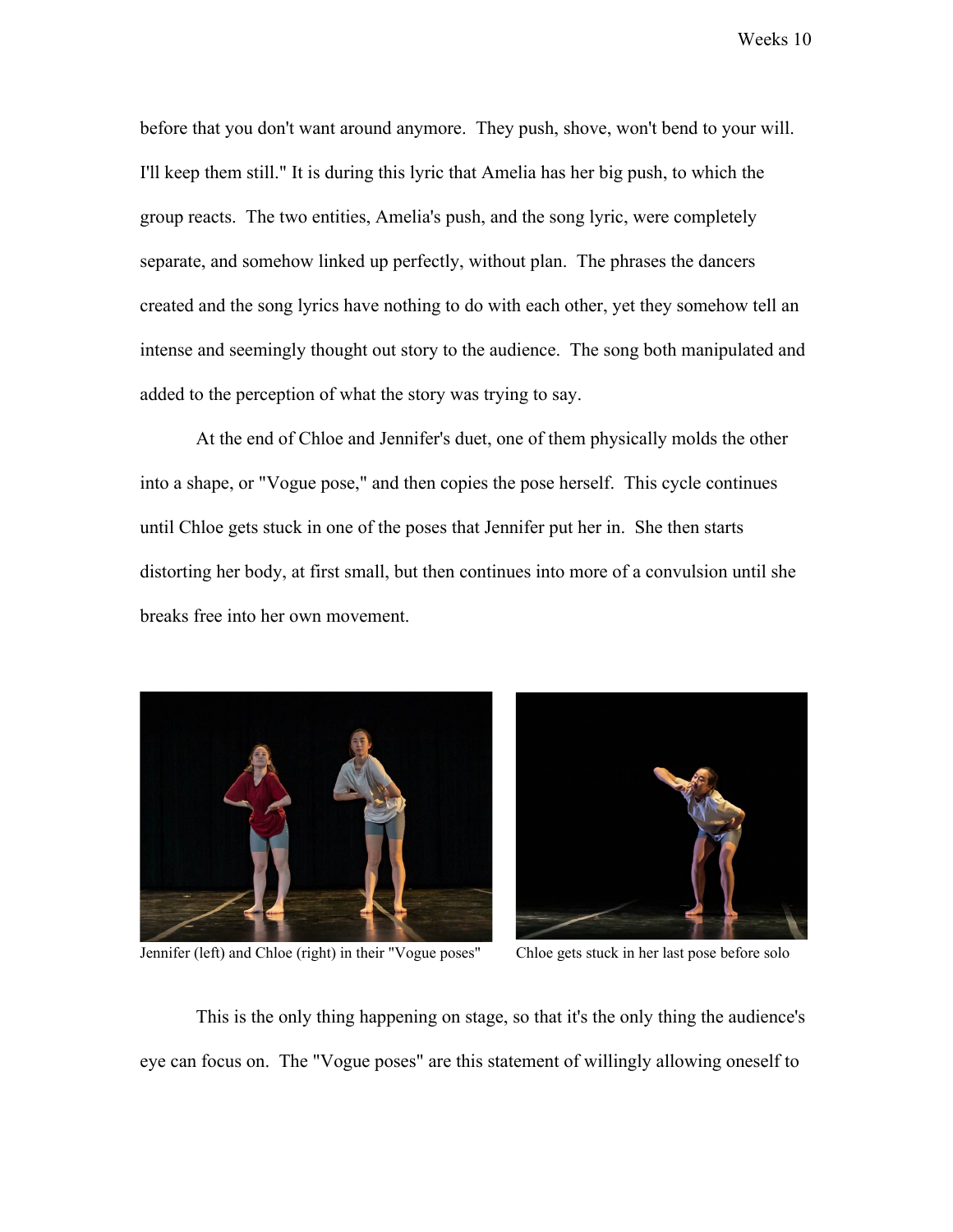be physically manipulated into an uncomfortable pose, and then watching as the person who puts you there copies you. This cycle shows the knowing how uncomfortable you felt when the posing was being done to you, but being fascinated about the idea of doing it to someone else. Thus the cycle continues. When Chloe gets stuck in her last pose, and starts twitching, it's an ode to the discomfort that was brought, as well as the struggle one feels when trying to break this sort of cycle. As Chloe is convulsing, Jennifer falls backwards, and crawls off of the stage slowly. Chloe breaks her convulsion by starting a solo that sweeps across the stage.

The song shifts during the "Vogue poses," from the end of "Between the Bars," to a sort of distorted version of the notes. It then fades into "Library of Babel" by Baird, remixed by MANSHN. This remix has a lot of echo, and showcases a voice singing a series of notes over and over again. This repetition parallels the repetition and cycle of the "Vogue poses" that just occurred. Once Chloe starts her solo, her own words begin, which are an introduction to the video that is about to occur:

The endless varieties fascinate me and excites me every time I even think about it. It definitely makes me feel a certain way that no other thing can. And it holds a special place in my heart. (Ha, C.)

During Chloe's solo, the rest of the cast brings the equipment for the video onto the stage. Once everything was all set up, Ebony hands Chloe the sheet on which the movie will be projected to end her solo.

The video was something I knew that I wanted from the very beginning. My piece was inspired by film, so I wanted to be my own filmmaker. In order for the film to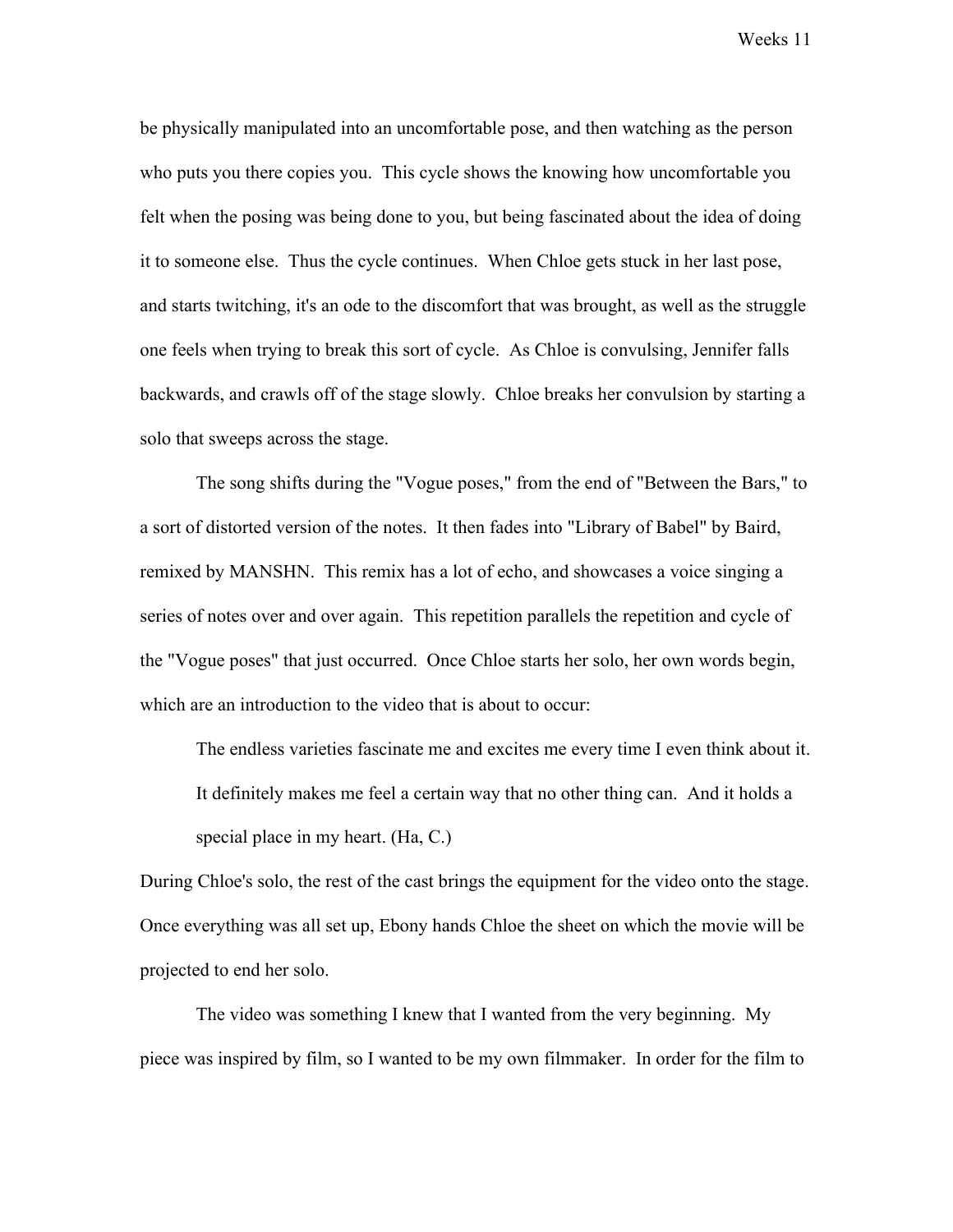be successful, the audience had to be mislead and manipulated in a big way. The idea I settled on was having all of the dancers talk passionately about their favorite foods, and I would cut it with clips of them dancing to make it look like it was dance they were talking about. I started by asking them to all pick a favorite food, one to stick with throughout the whole process. Once they picked, I asked them all why their favorite food was as such, and most importantly, how it makes them feel when they eat it. The dancers got really involved and passionate, using words like "fulfill" and "satisfied." Once they finalized their scripts, I gave them time to make their food phrase- a short series of movements about what they wrote.

Once I recorded the dancers reciting their scripts, I set up a tripod and made the room feel like an interview. I asked them all the same question: "How does your favorite food make you feel?" and they all gave me one sentence. I then recorded their food phrases, making sure to get lots of different angles to give me as much to work with as possible. After the production was over, it was down to the editing. I first had to find clips in their voice recordings that were ambiguous enough to where they could have been talking about anything. In some cases, I cut together a couple of words from three different sentences to make a new one. Maddie's full uncut script is as follows:

I feel like it's something that literally everyone loves. But, I mean deep down I think that I love it a little bit more than everyone else. I've loved it, honestly like it's been my favorite since I was so young. But my taste has evolved overtime, and now I like more unique flavors, but really anything is so good. It's all the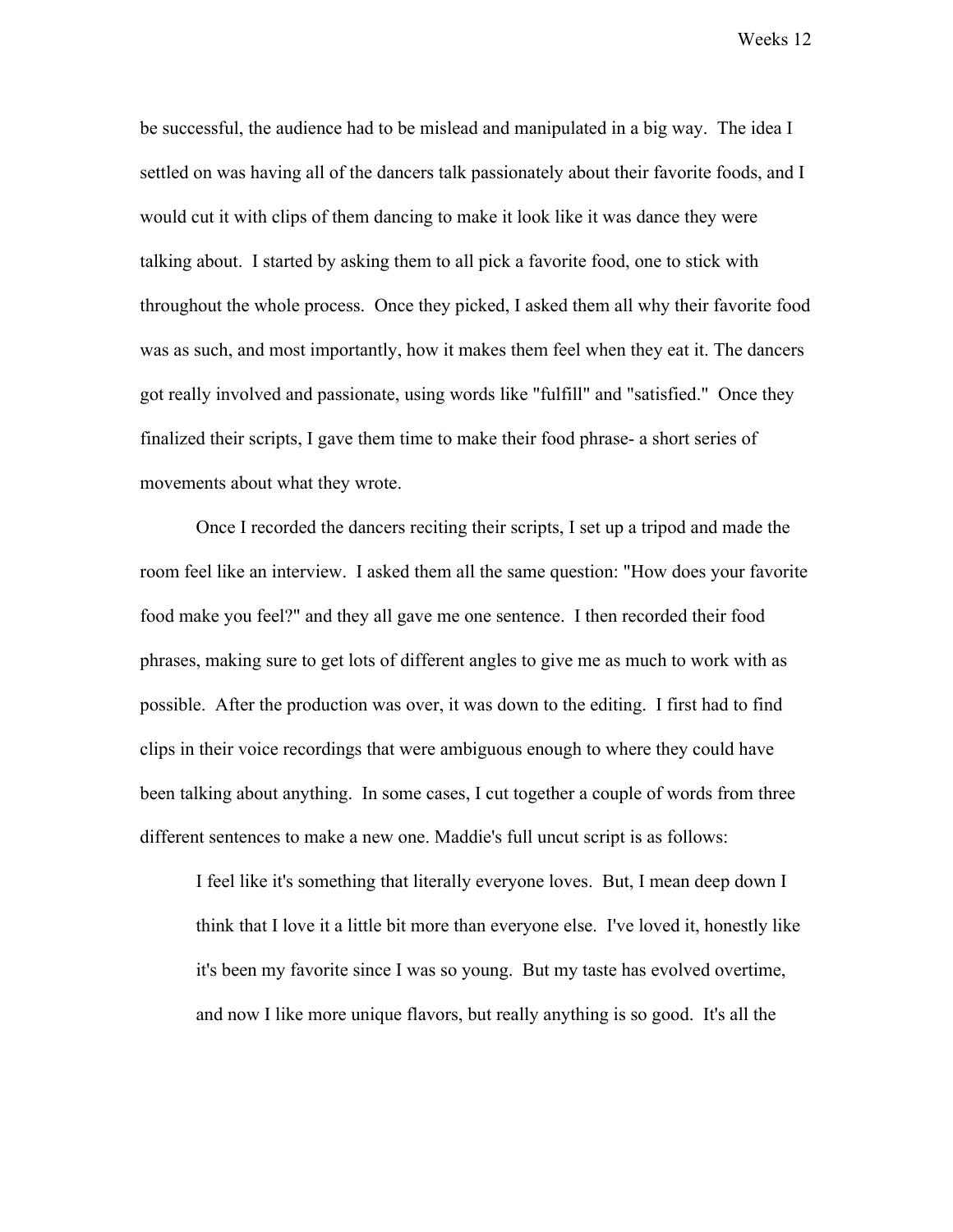best. It's just so rich and creamy, and hits the spot at any time, even when I've just had the biggest meal. Like, I could go for a little bit of ice cream. (Friedman, M.) In the video, I cut her words to say:

I feel like it's something that literally everyone loves, but I mean deep down I think I love it a little bit more than everyone else. I've loved it since I was so young. It's just so rich, and it's my favorite. (Friedman, M.)

Once I had all of the words cut together, all that was left was to overlay it with the clips of them dancing. The end result showed what appeared to be them talking passionately about dance. At the end, they all reveal what they were actually talking about, in short statements "And that's why I like so much." During the film, the dancers were all laying down, as if they were watching a home movie, and turned around to face the audience and do their food phrase when the screen showed them talking on the video.

For both shows, we got lots of laughs from the audience, confirming that they were tricked. People aren't used to hearing people, especially dancers, talk so passionately about "unhealthy" foods, which added to the shock value. When talking to my mom after the show, she mentioned that she found some of the verbiage to be strange, for instance Jennifer's use of the word "full." However, she didn't think to question it while watching, because she wasn't given any reason to believe that they were talking about anything other than dance. This shows how easily we are able to disregard small signals when we are being fed what we think is the truth.

After the video, everything was silent as Ebony took away all of the equipment. Chloe was still holding the sheet, in a way that looked like a photo shoot. Amelia knelt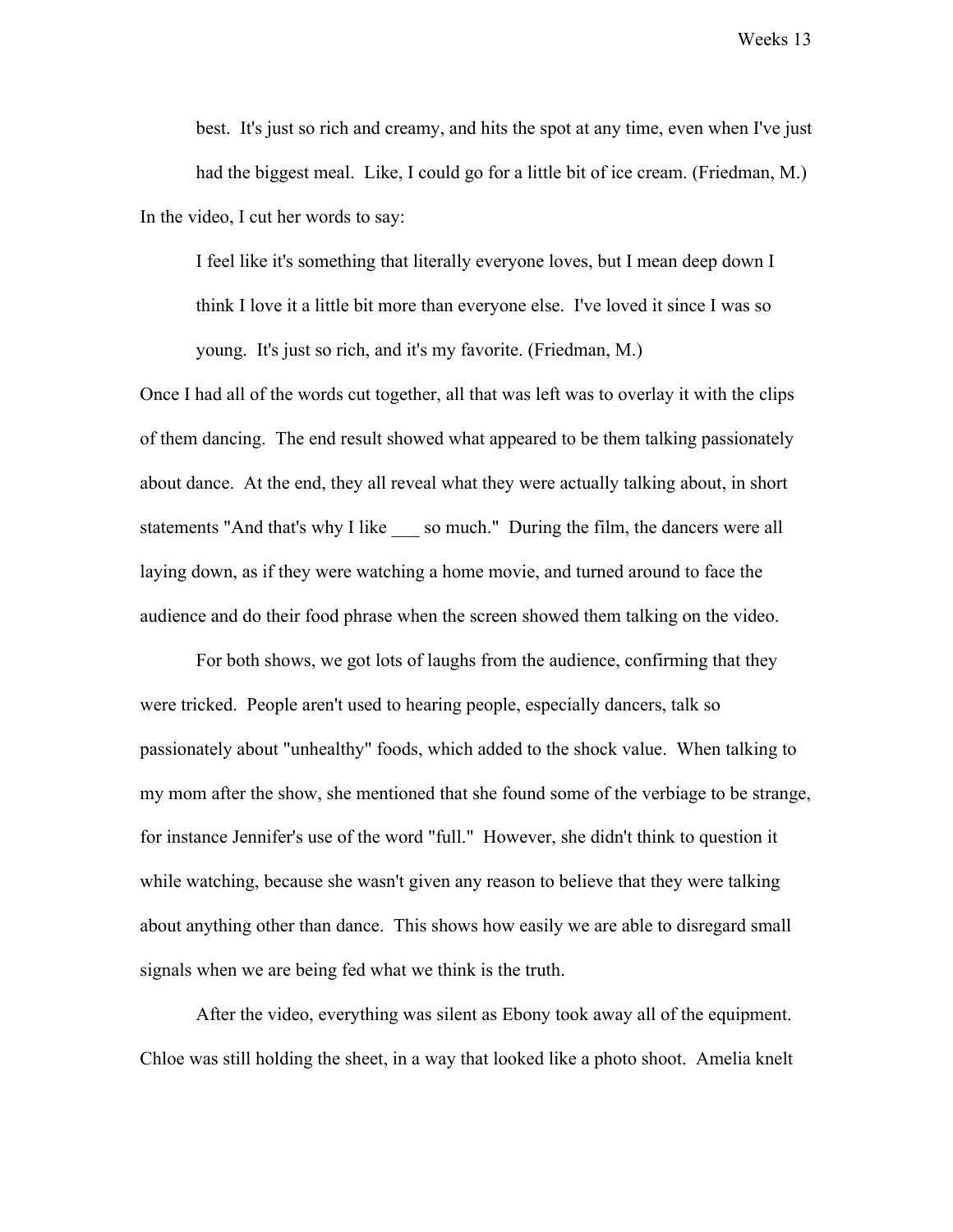down on the sheet like a chair, and Maddie sat on top of her as if she were taking professional headshots with a photographer. She took down her hair, and really lived up the moment. While this was all happening, Jennifer was marking the next phrase coming up on the side, directly next to the photo shoot, completely unbothered by what was going on. This was to represent the idea that everyone has his or her own agenda, no matter what anyone else is doing. Each woman on stage was in her own moment, playing her own part. Eventually, Ebony joined Jennifer in marking the next phrase. The dancers felt the moment, and once they were ready, held the pose to start the next phrase. When holding this pose, they finally looked over Maddie mid-photo shoot. Maddie got up, did her hair, and held the pose with them. Amelia went over soon after, and Chloe went off of stage to put the sheet away. Chloe running on the stage was the cue to start the last piece of music, and they all joined each other in unison for the next phrase.

This next phrase was a series of walking patterns. I was really interested in the way we walk, and questioned why some walks were normal, and some were strange. Was there something in media that told us to walk or hold ourselves a certain way? To address this question, I came up with a few different walks that they all executed in unison, including walking sideways and walking on their toes with bent knees. After the walking pattern, all of the women fall to the ground while Ebony strikes a "Vogue pose," and then goes into her solo.

In this last section, I come back to the literal motion of shaping each other's bodies, or the "Vogue poses," as a motif. I was really interested in poses that seem extremely unnatural, but are recognizable through media. This time, instead of just the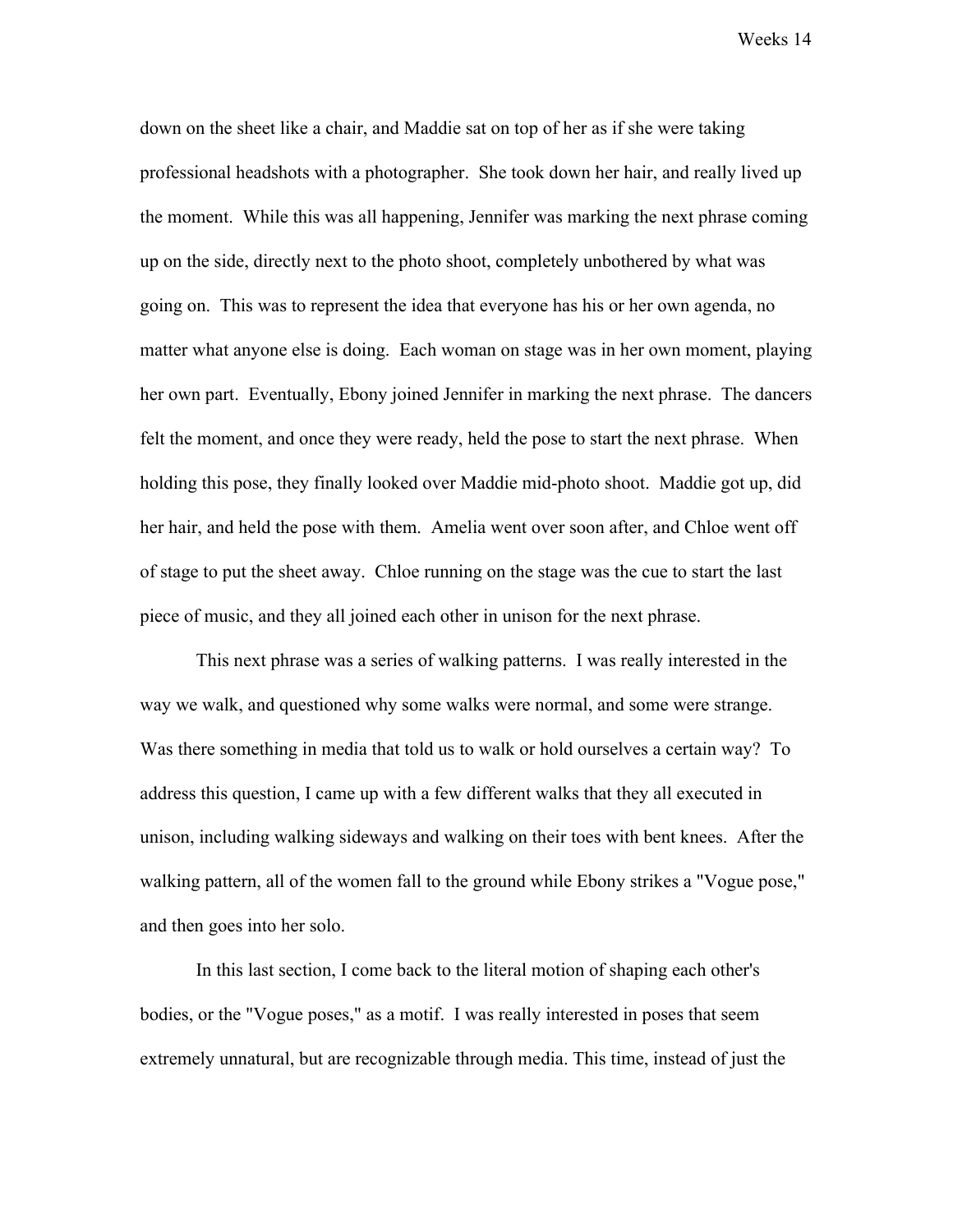two women manipulating each other, all 5 women are involved. The posing started at the end of Ebony's solo, when she falls. Once she falls, the other women rush towards her on the ground, and shape her into a pose. She holds it for a second, and then moves to the next person. They then go down the line, all moving a portion of the person's body they are manipulating. The person holds it for a second, and then onto the next. At the end, Jennifer gets posed. This time, everyone copies the pose, in the same manner that this motif occurs the first time it was presented. The hitting of this pose by the whole cast starts a unison phrase, which is one of the only times that the women are all completely in unison. This made their togetherness all the more powerful, almost as if they have all been taken over at the same moment.



Photo from *16:9* of the last section. Dancers appear in unison for one of the only times.

The music for this last section, starting from when Chloe runs on stage, was a hard-hitting, epic score composed by MANSHN. I worked directly with this musician to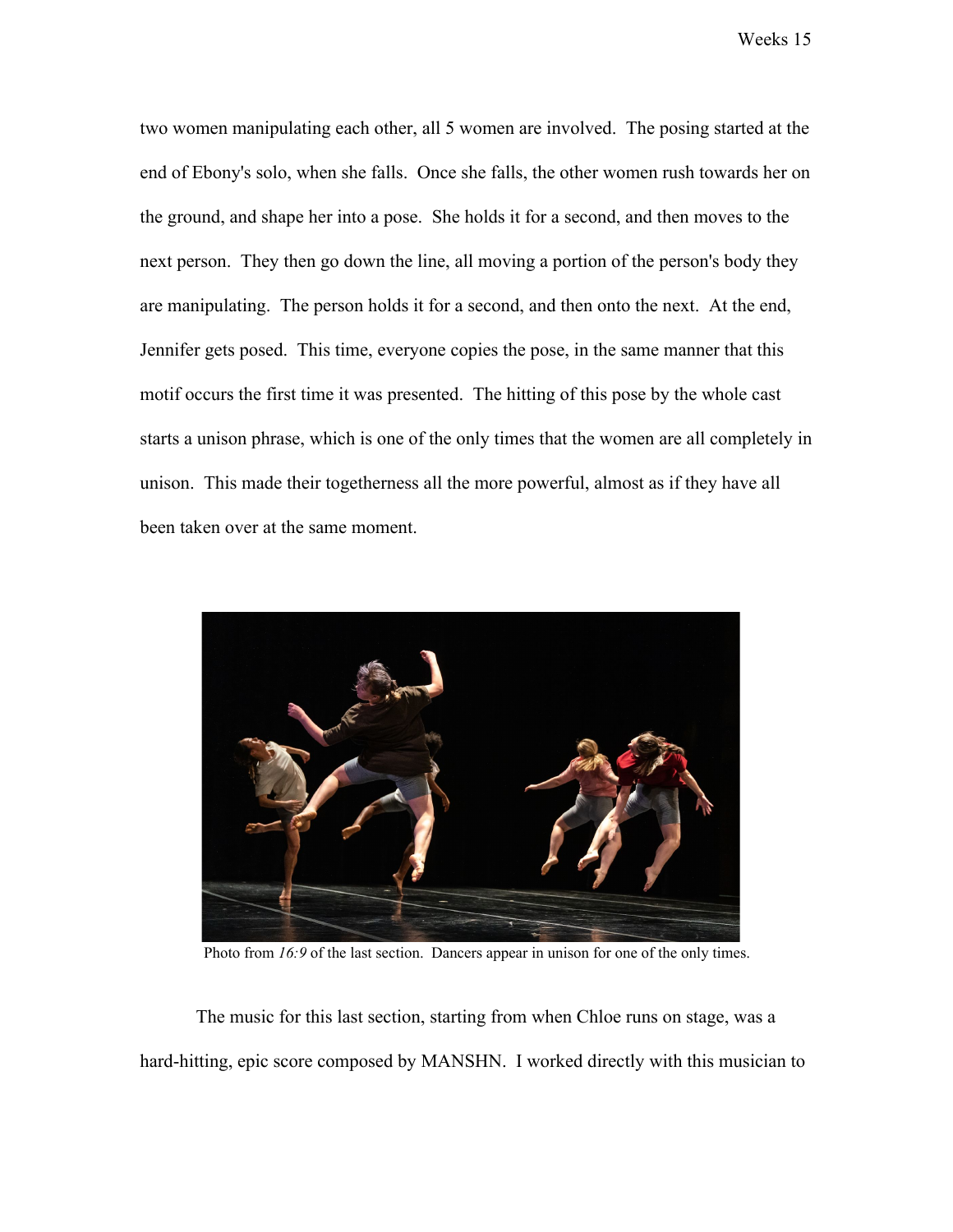get the exact tone that I wanted. I described to him how the song needed to be heavy and weighted, because this is the first time we see all of the dancers in unison. The subtleties in the track emphasize the feeling of the choreography. The steady base leavens the movement, and makes the feeling thick and warm.

At the very end of the piece, the track fades into Ebony's whole uncut food script as the lyrics, so that the audience could hear what I was working with for the video. I was really moved by the passion in her voice, and how unfaltering and truthful it was. Ebony's uncut script is as follows:

Chocolate makes me feel so vulnerable at times. When I eat a piece after a long day, I feel loved. It's so beautiful it makes me wanna cry, honestly. Every piece I take in makes me feel warm. And it fulfills me, whether I need bitter or sweet it always comes through. And I always come back for more. (Davies, E.)

I cut her script in the video starting with cutting the first part of "chocolate" out, so it just sounded like "it," to read:

[Chocol] ate makes me feel so vulnerable at times. It makes me feel warm. It's so beautiful it makes me wanna cry, honestly. (Davies, E.)

Ebony's full uncut script being the last thing the audience hears has an extreme twinge of humor. Though humorous, the music done by MANSHN brings out the beautiful openness in her voice and words. The words are presented in a way that makes you feel how rich they are, which leaves a lasting impression. While Ebony's words were going, the dancers came full circle by coming to the same cuddle they had at the beginning of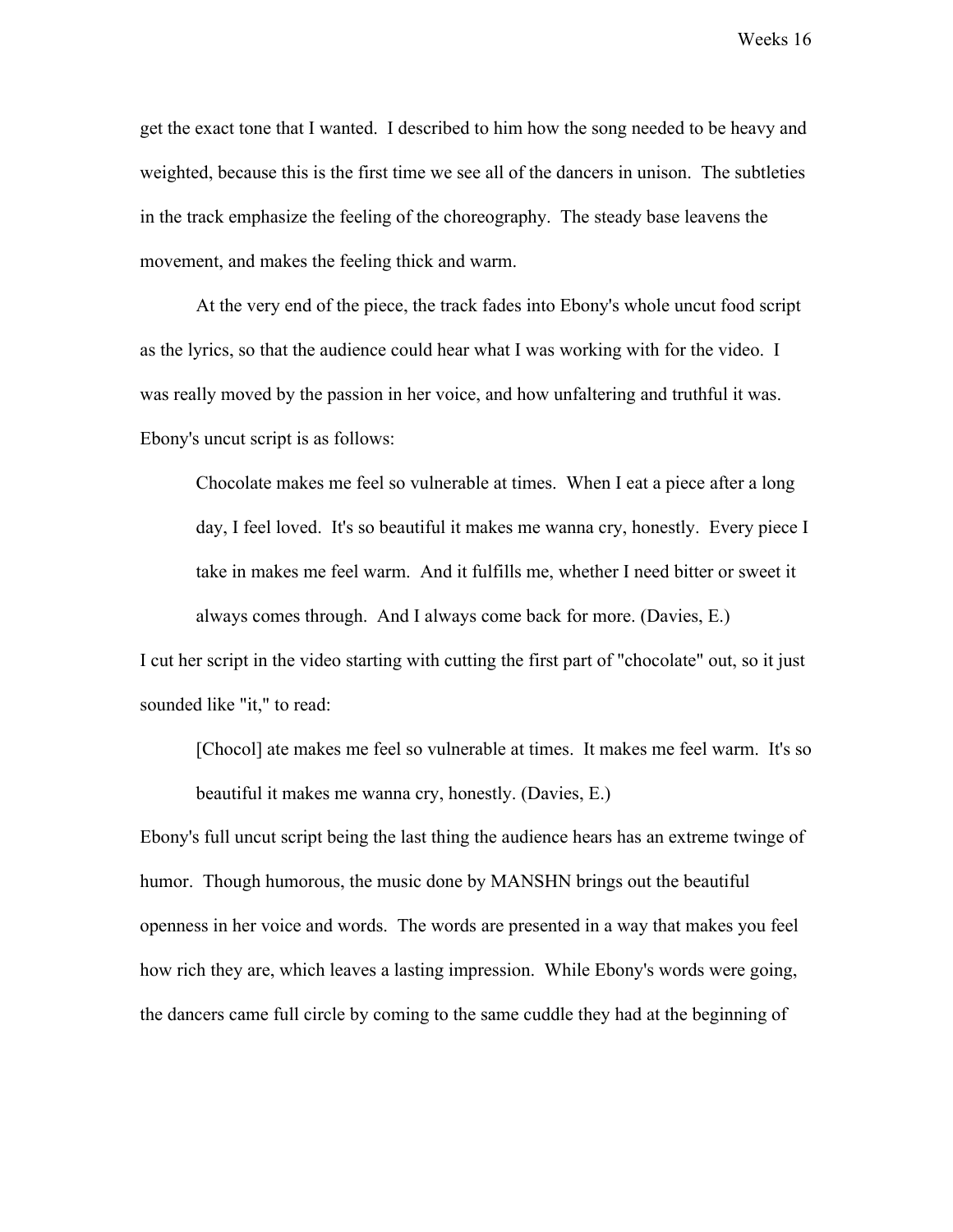the piece, only facing backwards instead. Her words faded out as the dancers sunk to the ground.

As the final lasting image, I wanted to keep playing with this modeling idea, only have it be more human. So for their bow, the stage went black, and then the lights come up on them posed as if they were taking a family portrait. The stage blacks out again, and the lights come up on them doing a silly picture. The final blackout into lights up is the dancers with their arms raised, preparing for their bow. A series of pictures to end the piece encompasses completely what the piece is about.

#### **Watching the Final Product**

When watching the end product, I could only think of how differently my piece turned out from how I planned it. There were many moments of doubt, where I wasn't sure if everything would read to an audience member. Through every moment of doubt, however, there was always more than one solution to the problem. Having five other creative minds in the room was solution enough to any difficulty that was faced. With a different set of dancers, the piece would have turned out not even remotely similar to this one. Watching the piece from the audience, I felt like I wasn't even the one who orchestrated it. Being an audience member was such an out of body experience, that I felt as though I was watching the piece for the first time for both Friday and Saturday's shows. I was able to laugh alongside the audience, feel uncomfortable, sad, and happy all at the same time. The hard part was over. There was nothing left to teach, but everything left to gain. I noticed things while watching that I had never noticed before, for the first time not from a critical eye, but from an observant one. Being the viewer, and not the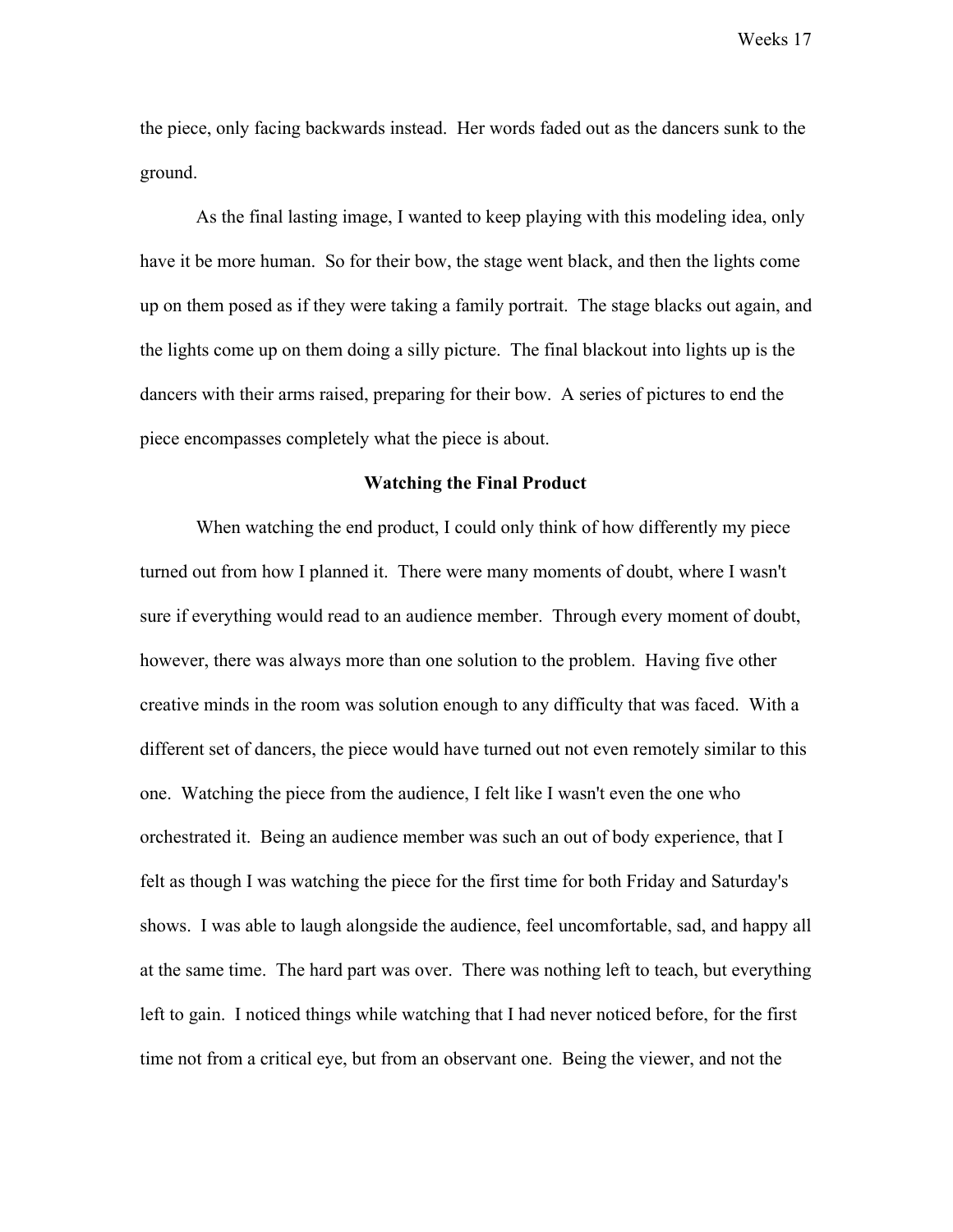choreographer, gave me an entirely different perspective, one that was detached, but also equally as attached, wanting to know what came next.

Reflecting on and writing about my Senior Project, *16:9*, has made me learn more about my thesis than I ever thought I would know. Writing about my work has been incredibly enriching and informative. The unique nature of performing art is such that it only occurs a handful of times, in this case twice, and then it's over. There are recordings of the work, but the affect recorded dance has on you and the impact it leaves is not the same as a live performance. A live performance is about sharing to the audience, and receiving feedback from them through means of laughter and applause. The journey one goes through when watching a live dance performance is unmatchable, and is something I am proud to have achieved. This is why being able to write about dance is so special. Writing about dance makes dance more permanent.

Live performances leave little room for reflection, especially for an audience member. A viewer watches the piece, and then drops his or her thoughts, and finishes about the day. Although there might be a strong impact left on the individual, and he or she may talk about it afterwards, it isn't the same as having a physical copy of a poem, or a song that you can listen to again. There is no way to memorize a quote, or a song lyric when watching a dance. Video of dance is a mere shadow of what the performance was. This is why the fleeting nature of performance art makes it so unique. For that reason, writing this thesis has helped to encapsulated every part of my process for me from beginning to end. Writing about dance and my process has been a beautiful signature on my whole process. Through writing my thesis, I have learned more about my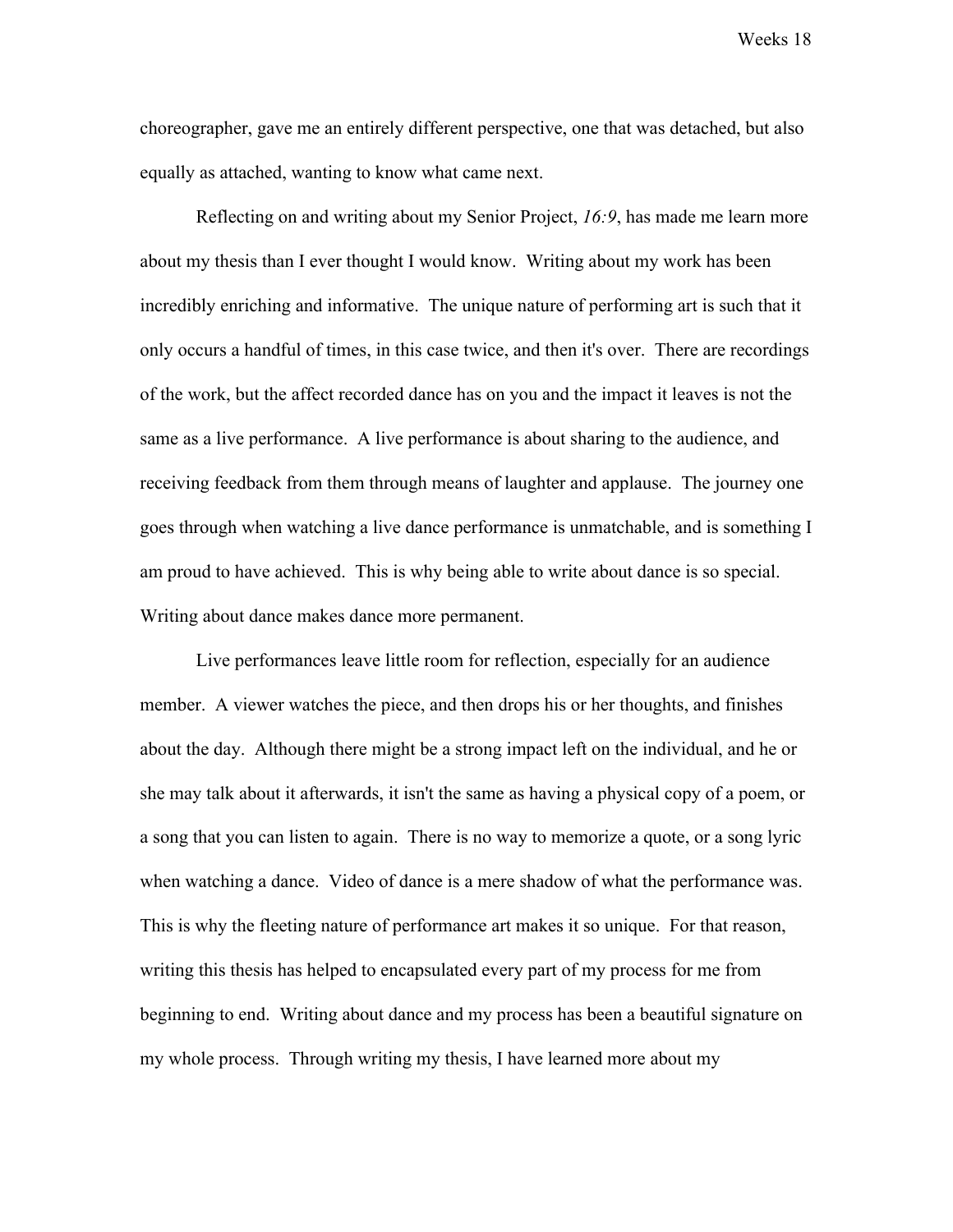choreography, which is something I never thought would happen. Looking back, I have realized that by fully taking on the roll of an editor, my processes flourished in an organic way. Happy accidents happened every day in rehearsals, ones which reinforced my thesis.

Being able to express myself and my ideas through choreographing has been special. Creating a scholarly work through mediums of dance and video has reinforced for me just how powerful and important art is.

#### **What Next?**

Writing this thesis has opened my mind to many new ideas, ones that I hope to see through. I am excited by this idea of mixing art forms, and want to keep pushing this further. Being an editor gives me a sense of freedom that I didn't anticipate finding. I am really interested in all of the places that I could have taken *16:9*. I think the work could have alternate endings, and more choices within it. I see myself in the lighting booth, changing the lighting on the dancers to black out some people and light others in a way that the dancers wouldn't expect. I see asking my dancers what their favorite movement was in their solos, and then taking that movement out. I see myself taking out my favorite sections. I made edits throughout my process, but I wonder what big edits like these would look like. I am realizing now that although I embraced taking on the role of a film editor, I focused more on the side of making sure the audience understands my thesis, and didn't leave myself time to play with big cuts like these. I am so proud of my final result, but am equally as excited by all the places the piece could go from here.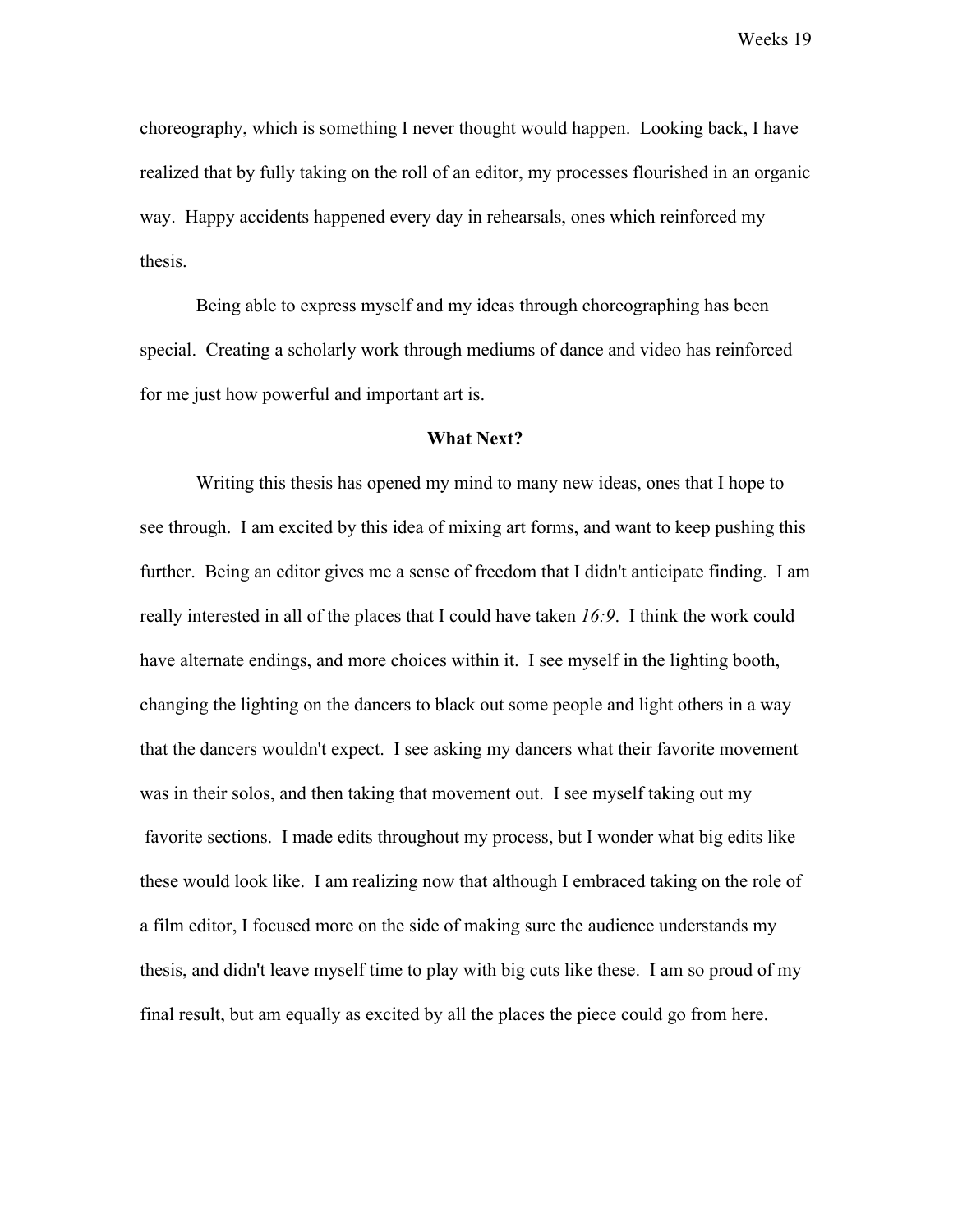My thesis aside, I hope to keep making art for the rest of my life. Moments like watching your choreography on stage for the first time are moments that cannot be replicated in any other way. Though I am new to video, I hope to become a master one day, using idols akin to Thelma Schoonmaker as my role models. Bringing art forms together creates a harmonious relationship between them, one which accelerates both entities. Watching and writing about my choreography has made me excited about my future in dance, and I wouldn't change any part of this journey.